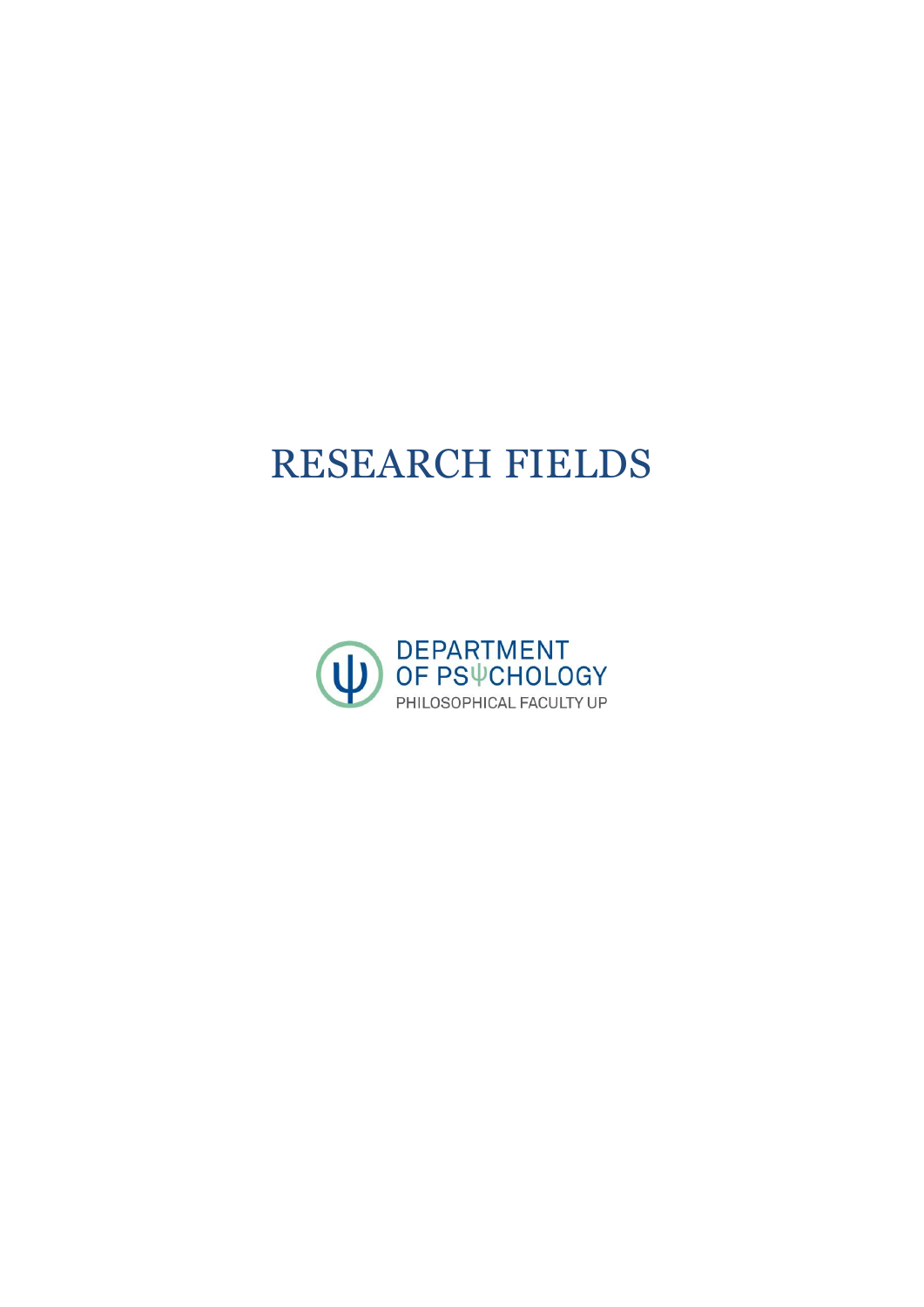# **CONTENT**

| $\mathbf{I}$ . |                                                                                  |
|----------------|----------------------------------------------------------------------------------|
| II.            |                                                                                  |
| III.           |                                                                                  |
|                |                                                                                  |
|                |                                                                                  |
| VI.            | Work environment and individual and group experience in the work environment  18 |
|                |                                                                                  |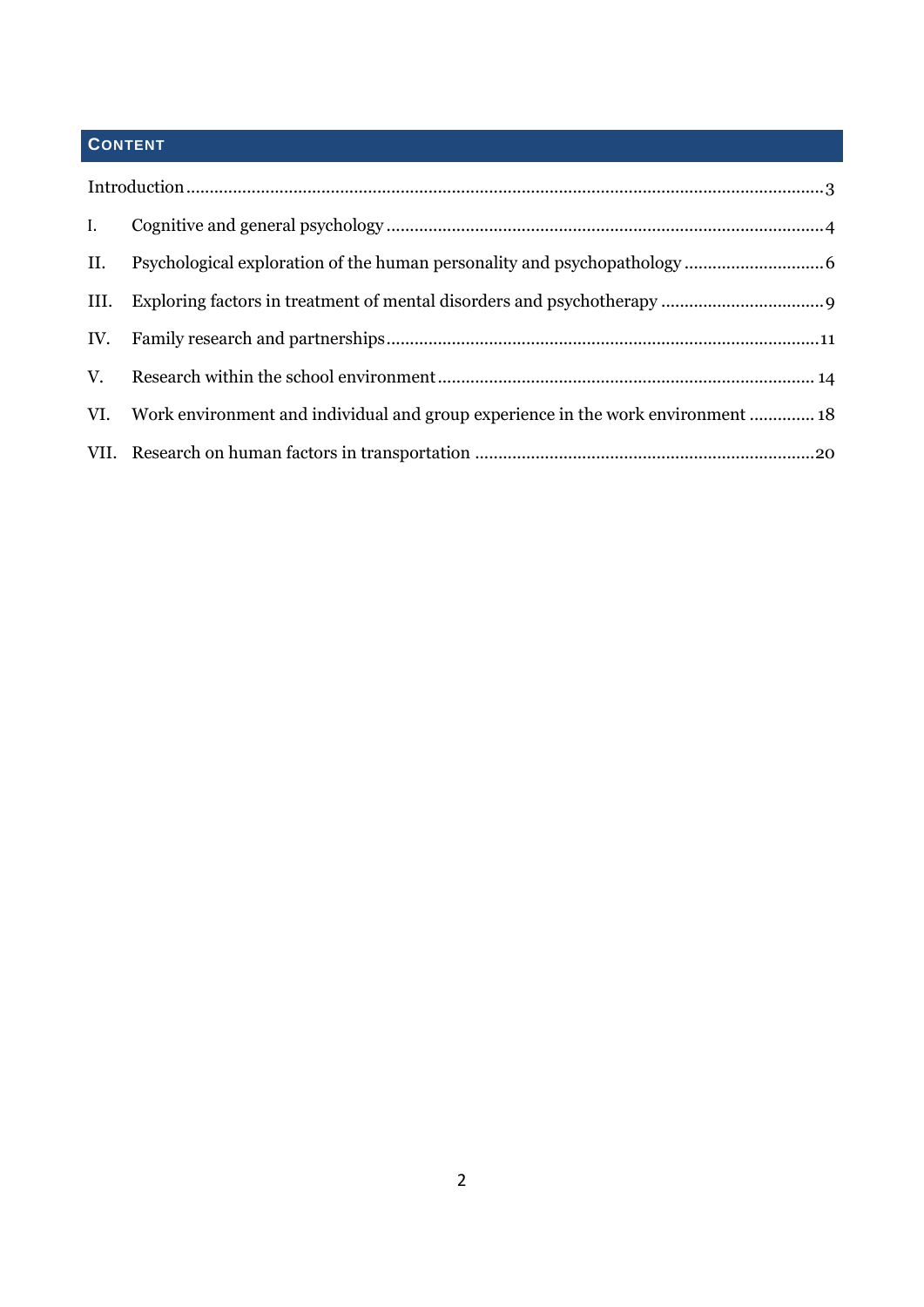# <span id="page-2-0"></span>**INTRODUCTION**

Our department has a long tradition of quality research and has obtained a strong position in the field. The quality of our scientific research, aimed at enriching the psychological sciences, is also clearly stated in the public mission of the department. Research is conducted on many levels at our department. It starts at the basic level, with Bachelor's and Master's projects run by students in collaboration with teachers, as is usual at university departments. The next level involves studies of regional significance, supported by grants for both students and academics. The following stage is represented by research projects aimed at achieving an internationally recognized Ph.D. in clinical psychology and educational psychology. Our department also boasts a number of research projects that are connected to international cooperation and have a broad impact.

Our department focuses on numerous areas of research, such as general cognitive psychology, psychological exploration of the human personality and psychopathology, examining factors of treatment of mental disorders and psychotherapy, family research and partnerships, academic research environments, research about working environments, individual and group experience in work environments, and research about the role of the human factor in traffic.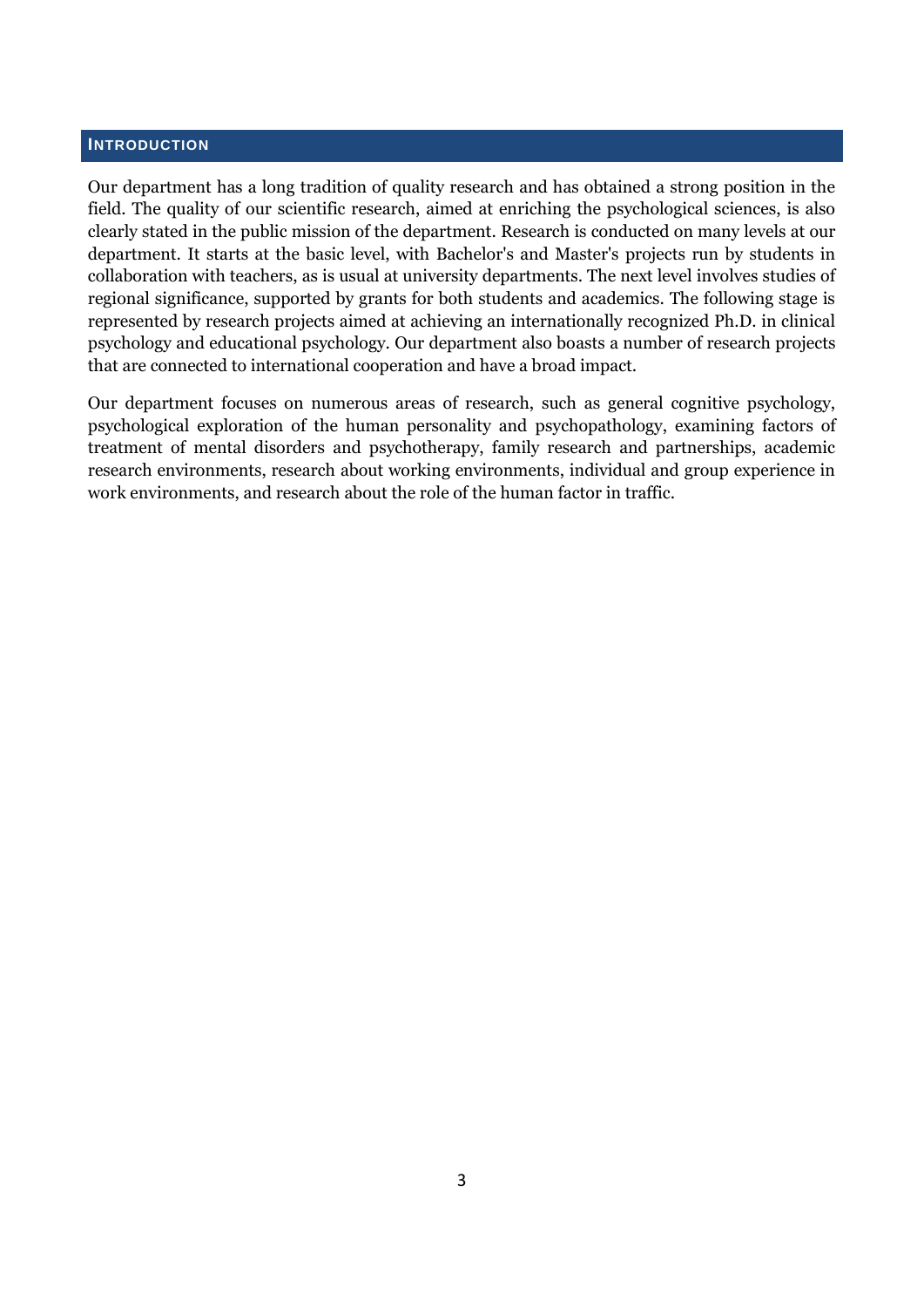# <span id="page-3-0"></span>**I. COGNITIVE AND GENERAL PSYCHOLOGY**

#### SLEEP AND DREAMING

Guarantor: prof. PhDr. Alena Plháková, CSc.

Co-organisers: PhDr. Daniel Dostál, Ph.D., PhDr. Denisa Janečková, Ph.D., PhDr. Lucie Klůzová Kráčmarová (DSP student)

The research in the field of sleep and dreaming will build on existing studies. The most important areas are related to circadian preference in relation to sleep disturbance, harmful or beneficial health habits (smoking, drinking alcohol, coffee, regular exercise, time spent at the computer, etc.), school benefits, life satisfaction, and creativity. The research about dreaming will focus on the frequency of dream remembrance in relation to specific, but in the Czech Republic not widely known, dimensions of the personality, such as permissive internal borders or absorption capacity. In the future, we will focus on research of repetitive nightmares and dreams that are part of posttraumatic stress disorder.

## INTELLIGENCE AND CREATIVITY

Guarantor: prof. PhDr. Alena Plháková, CSc. Co-organisers: PhDr. Daniel Dostál, Ph.D., Mgr. Tereza Záškodná (DSP student)

Abstract: The research in the field of intelligence and creativity will focus on new types of intelligence, especially emotional and social, in relation to the traditional dimensions of personalities. We will investigate the determinants of domain-specific creativity, in the sphere of motivation, ability (IQ, social and emotional intelligence) and personality traits. Experiments focused on comparing individual and group creativity in different areas (writing, drawing or solving cognitive problems) will be carried out.

Grant support: SGS-IGA – FF\_2013\_022, ESF-POST UP

## **SPIRITUALITY AND ATTITUDES TO DEATH**

Guarantor: PhDr. Olga Pechová, Ph.D. Co-organisers: PhDr. Daniel Dostál, Ph.D., Mgr. Klára Machů (DSP student), Mgr. et Bc. Barbora Pospíšilová (Masters student)

Abstract: This project uses multidimensional methods to measure spirituality (Expression of Spirituality Inventory and research attitudes to death via the Death Attitude Profile - Revised). Religious beliefs and spirituality are the strongest factors influencing attitudes to death. The research is conducted among the Czech and Slovak populations, and besides exploring the relationship between spirituality and attitudes to death also seeks possible correlations between these attitudes and the five factor model of personality.

Grant support: SGS IGA – FF\_2013\_034 (Spiritualita a postoje ke smrti)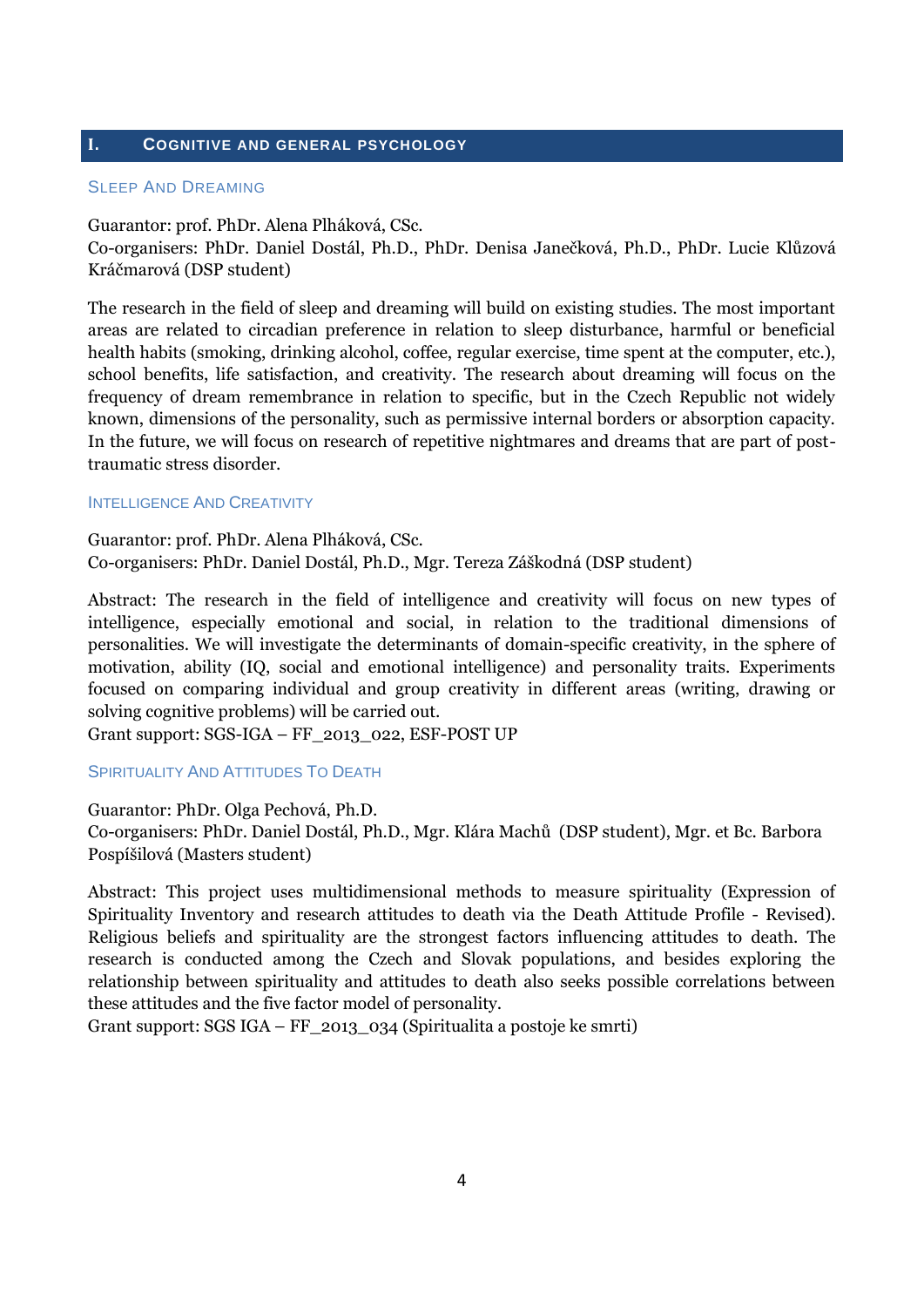# AUTOBIOGRAPHICAL MEMORY

Guarantor: Mgr. Aleš Neusar, Ph.D.

Co-organisers: Dr. Wander van der Vaart (University of Humanistic Studies); Prof. Jaap Murre (University of Amsterdam)

Description: The memories of personal events appear to be incomplete without at least a partial idea of when the events actually occurred. In some cases, the time aspect and its accuracy is crucial - such as when a doctor asks us when we last took our antibiotics, or how long a specific problem has been going on. Autobiographical memory is, however, susceptible to many distortions, as well as the time aspect. The research focuses on predictors of accuracy of dating: the part of the respondent (what factors influence who remembers better); side events (which types of events we remember precisely), and appropriate ways to query temporal aspects of autobiographical events. Grant support: (April-July 2013: Research mobility FF UP)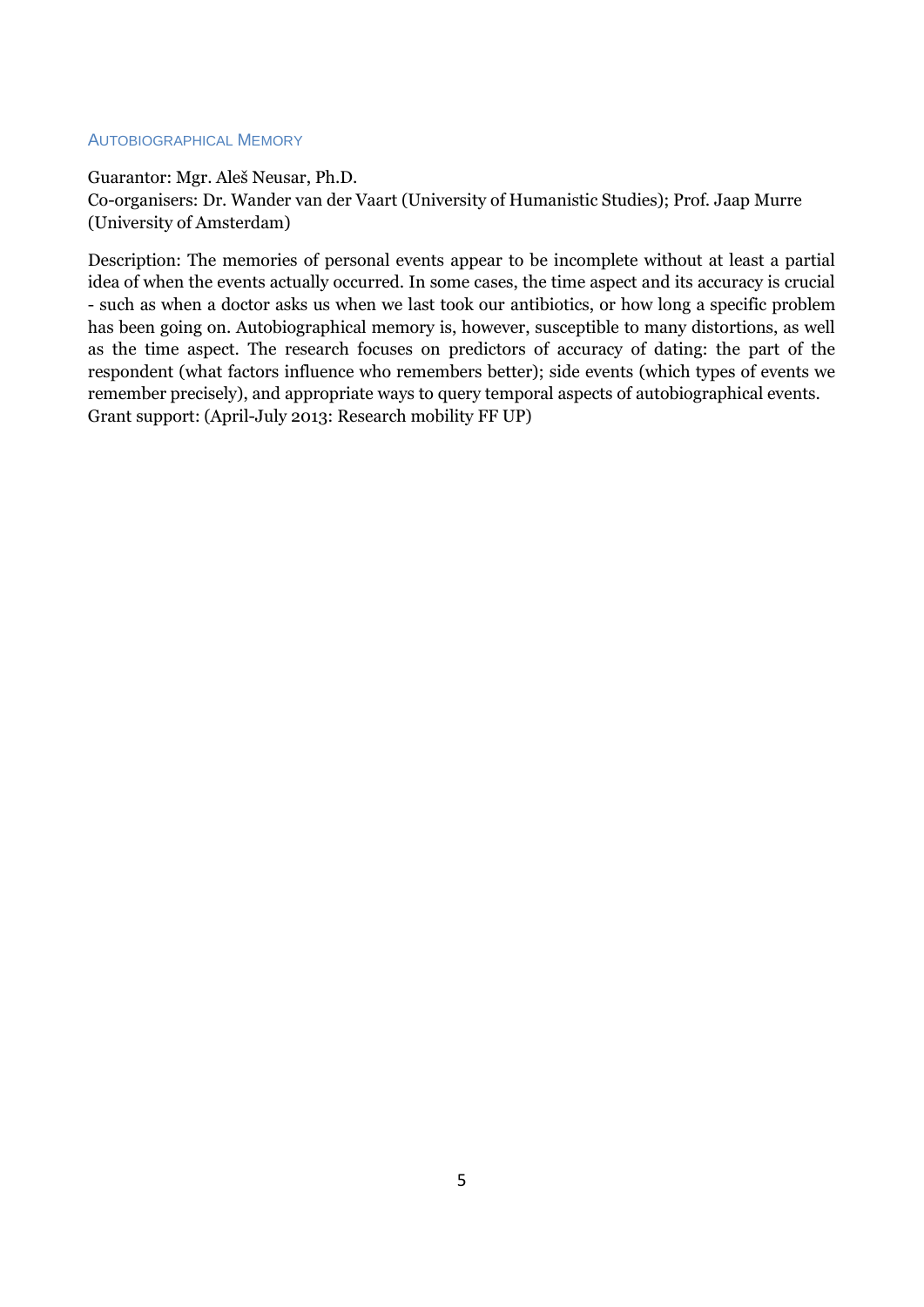# <span id="page-5-0"></span>**II. PSYCHOLOGICAL EXPLORATION OF THE HUMAN PERSONALITY AND PSYCHOPATHOLOGY**

# 1) APPLIED DIAGNOSTICS OF PERSONALITY, THE RELATION BETWEEN PERSONALITY AND PSYCHOPATHOLOGY, THE TRANSFER AND DEVELOPMENT OF NEW METHODS

ALTERNATIVES TO THE FIVE FACTOR MODEL OF PERSONALITY

Guarantor: prof. PhDr. Alena Plháková, CSc.

Co-organisers: PhDr. Olga Pechová, Ph.D., PhDr. Daniel Dostál, Ph.D., Mgr. Tereza Záškodná (DSP student), Mgr. Klára Machů (DSP student)

Abstract: The problems with the five factor model of personality when measuring and predicting certain aspects of personality associated with ethically tinged behavior led to the creation of two parallel concepts to fill this gap. These are the six factor model (HEXACO), which describes a sixth factor, which is honesty-humility (honor-humility), and the earlier concept of the dark triad, which describes the influence of three subclinical personality traits, which are narcissism, machiavellism, and psychopathy. The analysis of both concepts is a major issue in contemporary psychology. Grant support: FPVČ (Narcissism as a personality trait, SPP: 452100351)

# EXPLORING INTERPERSONAL FACTORS OF PERSONALITY AND PSYCHOPATHOLOGY THROUGH PROJECTIVE METHODS

Guarantor: PhDr. Martin Seitl, Ph.D. Co-organisers: PhDr. Martin Lečbych, Ph.D.

Abstract: The aim of this research is to explore the relationship between projective techniques (Rorschach, Hand test) and interpersonal personality factors, which are identified on the basis of self-report questionnaires on personality traits. The research contributes to the knowledge base of the combination of personality and self-evaluation projective approach. It focuses on pro-social aspects of personality (empathy). Grant support: FPVČ, MŠMT

SOCIAL MATURITY AND PERSONALITY

Guarantor: PhDr. Radko Obereignerů, Ph.D. Co-organisers: Mgr. Irena Cakirpaloglu, Ph.D., PhDr. Daniel Dostál, Ph.D.

Abstract: This project focuses on the development and standardization of projective assessment methods focused on the social maturation of the personality. This means creating entirely new projective test material. The analysed features are the individual's relationship to authority, relations with other people, emotional experience, and focus on the behavior of the individual. Grant support: IGA FF UP, MŠMT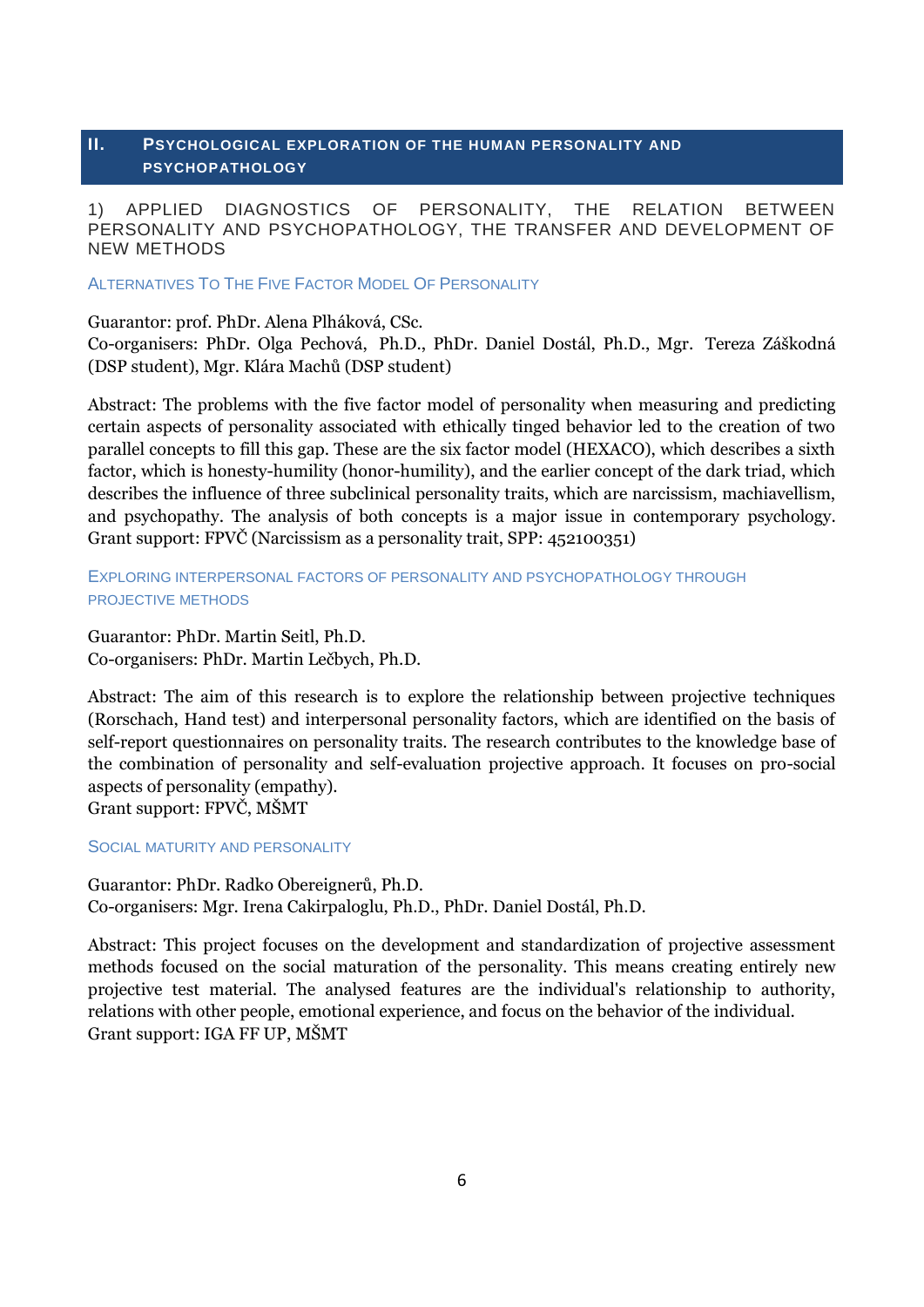#### THE PERSONALITY OF DEPRESSED INDIVIDUALS IN REMISSION

Guarantor: Mgr. Zuzana Sedláčková (DSP student) Co-organisers: prof. MUDr. Ján Pavlov Praško, Csc.

Abstract: Our goal is to identify specific personality characteristics that occur in depressed individuals in remission, and to investigate the possible presence of comorbid personality disorders. We are interested specifically in the link between personality traits and comorbid personality disorders with sociodemographic characteristics, and with the development of depressive disorder and its course of treatment (based on the following criteria: duration of depressive disorders, length and number of previous depressive phases and remissions, etc.). The necessary data is collected through, for example, the Cloninger Temperament and Character inventory (TCI) and structured interviews according to the IPDE-ICD-10 (International Personality Disorder Examination). We expect to find specific personality traits in depressed subjects in remission and a high incidence of comorbid personality disorders. Furthermore, we expect a significant association of specific personality traits and personality disorders with the development of depressive disorders and with treatment.

Grant support: IGA FF UP, MŠMT

#### PERSONALITY STRUCTURE AND RELATIONAL BONDS IN PATHOLOGICAL GAMBLERS

Guarantor: PhDr. Eva Maierová, Ph.D. Co-organisers: Mgr. Miroslav Charvát, PhD.

Abstract: The aim of this research is to describe the relation between personality disorders, relational bonds and pathological gambling, to identify possible subtypes of players according to the reported psychopathology, and to determine whether the monitored psychopathological comorbidity in pathological gamblers is related to the success of their treatment. The target groups are recovering clients in residential treatment at specialized departments. The research is also expected to extend to the hidden population of players who are not in contact with medical institutions, including those who play online. Targeted extensions are, for example, the behavioral patterns of players, cognitive errors and so on. The results will, among other things, be used to develop short intervention programs for outpatient addiction treatment or prevention of gambling.

2) NEUROPSYCHOLOGICAL DIAGNOSIS, COGNITION, COGNITIVE FUNCTION, AND PERFORMANCE ASPECTS OF PERSONALITY

DEVELOPING A CZECH VERSION OF THE TOWER OF HANOI STANDARD TEST

Guarantor: PhDr. Radko Obereignerů, Ph.D. Co-organisers: PhDr. Klára Seitlová, Ph.D., PhDr. Martin Seitl, Ph.D.

Abstract: The Tower of Hanoi test focuses on learning executive abilities. The aim of the research is to develop standards for the Tower of Hanoi test, refine the methodology for application, and develop diagnostic test options for selecting staff. The project will also verify different application possibilities of the test and assess its psychometric properties.

Grant support: Project PAPSAV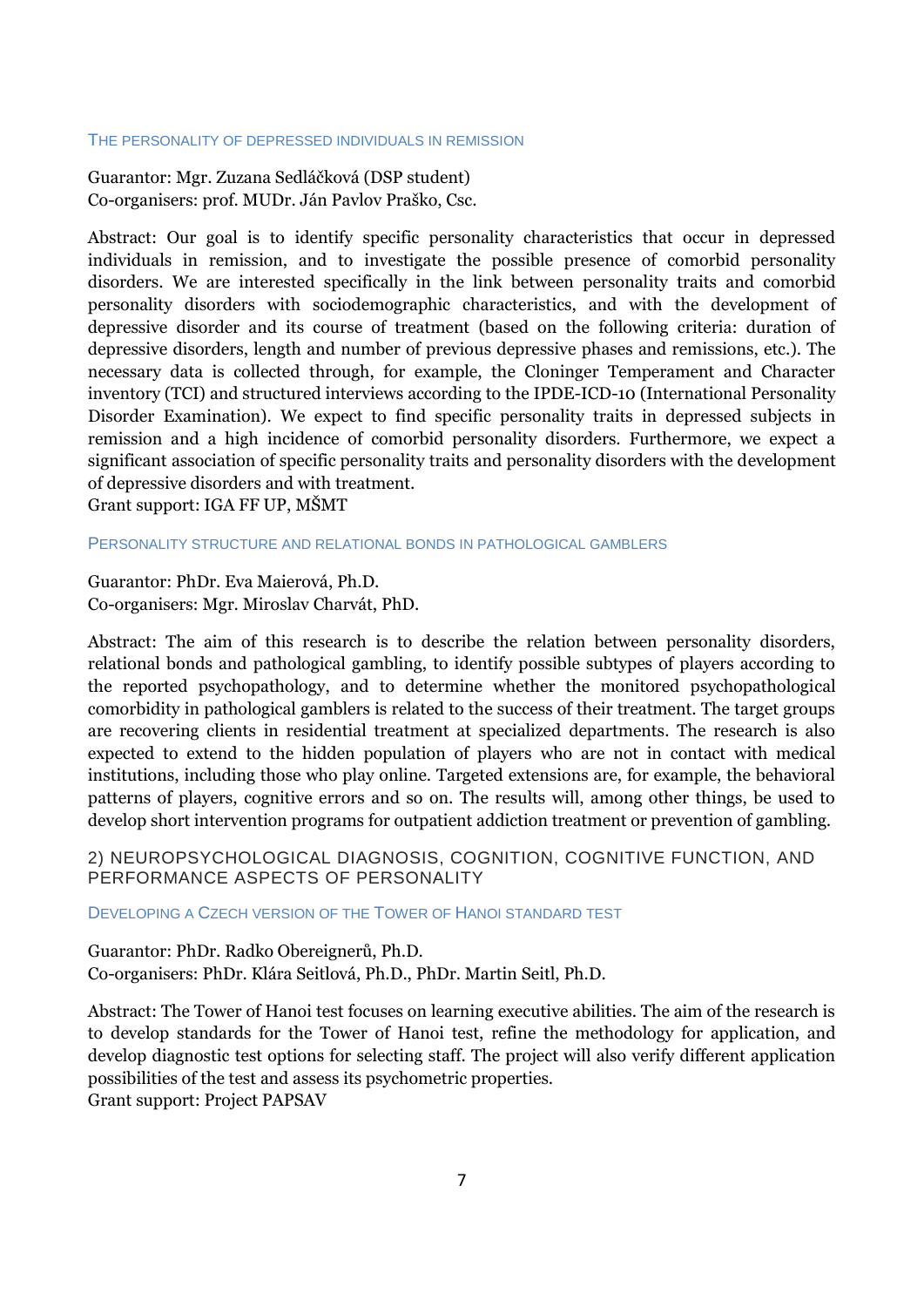# DEVELOPMENT OF THE OLOMOUC FIGURAL FLUENCY TEST

Guarantor: PhDr. Martin Lečbych, Ph.D. Co-organisers: PhDr. Pavel Kolda, Mgr. Martin Vaverka (PL Šternberk)

Abstract: The figural fluency test allows the explanation of executive functions. It extends the existing repertoire of specific fluency tests (verbal, categorical). The essence of the research is to create suitable stimulus material, norms for the figural fluency test, refine the methodology for the application of the test, and create a test manual. Grant support: Project PAPSAV

THE OLOMOUC CLASSIFICATION OF APHASIA

Guarantor: PhDr. Radko Obereignerů, Ph.D

Abstract: The project is aimed at refining the classification of aphasia research by Čecháčková (formerly known as The Olomouc classification of aphasia), in line with contemporary scientific knowledge. The aim is to verify the classification of diagnostic possibilities and the development of a diagnostic algorithm.

Grant support: the project is under development.

GOOD DESIGN GUIDELINES FOR TESTS IN GENERAL STUDY SKILLS AND KNOWLEDGE OF PSYCHO-TOOL **TESTS** 

Guarantor: Mgr. Miroslav Charvát, Ph.D. Co-organisers: Mgr. Lucie Viktorová, Mgr. Aleš Neusar, Ph.D.

Abstract: The aim of the project is to find out what makes good guidelines when creating tests for study skills, knowledge tests and other psycho-diagnostic tools, i.e. which sections of tests and items exhibit a good ability to differentiate and which are ineffective or less appropriate. The project focuses on the psychometric properties of tests and questionnaires using CTT and IRT, especially for reliability (parallel version, and internal consistency) and validity (content and criterion). Further, the project tests the possibility of using computer adaptive testing in the field of study skills and consequently also in other areas such as the prevention of risky behavior, or generally in psychodiagnostics.

Grant support: SGS IGA FF\_2013\_011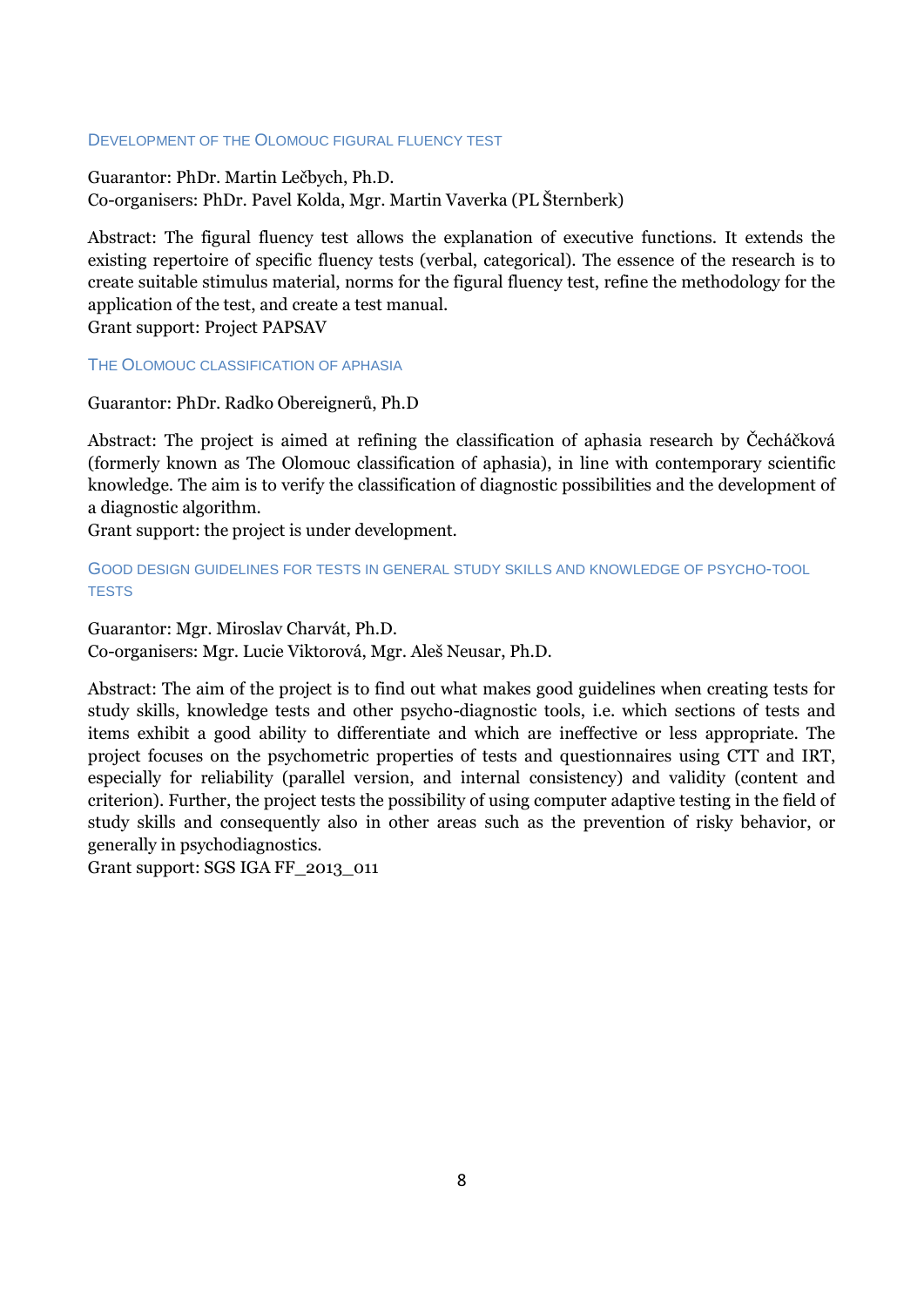# <span id="page-8-0"></span>**III. EXPLORING FACTORS IN TREATMENT OF MENTAL DISORDERS AND PSYCHOTHERAPY**

# 1) EXPERIMENTAL THERAPEUTIC PROCEDURES, INTRODUCTION OF NEW THERAPEUTIC PROGRAMS

#### METHODS FOR LIMITING EXTERNAL STIMULATION

Guarantor: Mgr. Martin Kupka, Ph.D. Co-organisers: Mgr. Marek Malůš, Ph.D.

Abstract: Research methods for limited external stimulation (Restricted environmental stimulation technique - REST). Implementation of this method of work to care for people who are recovering from addiction to psychoactive substances at the psychiatric asylum PL Bílá Voda. At present we are mainly interested in the identification of potential therapeutic agents with regard to awareness, experiencing life as meaningful, and changes in self-concepts. The research has a mixed design, and we focus on measuring quantitative and qualitative changes. The following questionnaire methods are used: five aspects of mindfulness, Existential range, and Rosenberg self-esteem scale. The qualitative data is evaluated through an interpretative phenomenological analysis. We try to analyze the motivation of the volunteers, and to map out the potential benefits of the procedure. This part is based on a description of participants which was gained through an interview in an environment limited by external stimulation. This interview was carried out before entering this environment, in the course of its preparation and immediately afterwards. Currently, we are mapping the permanence of change by monitoring probands 6 months after completion of the experience.

## 2) VARIABLES INFLUENCING THE PROCESS AND EFFECTS OF PSYCHOTHERAPY

# TEMPERAMENT AND THE STRESS POTENTIAL OF COGNITIVE CONFLICT TASKS IN THE RESPONSES OF THE AUTONOMIC NERVOUS SYSTEM (ANS)

#### Guarantor: PhDr. Mgr. Roman Procházka, Ph.D

Abstract: As a topical issue in state-of-the art psychophysiology and psychosomatic medicine, the relationship between temperament and the actual responses to stress as measured at the level of biological signals attracts much debate and research interest. This topic is often considered in terms of the so-called ANS-specific psychosomatic variability. The effects of stress cues and innate structural dispositions, in which temperament is strongly reflected, play an important role in this respect. Based on the general physiological principles of the action of the sympathetic and parasympathetic nervous systems during stress cues, our research seeks to identify the basic relationships between the study parameters in a healthy control sample and thus create a muchneeded theoretical basis for comparing them with those measured among clinical samples. This research could be beneficial in contributing to the current knowledge in the field, which is still lacking a robust evidence base.

Grant support: Research Support Fund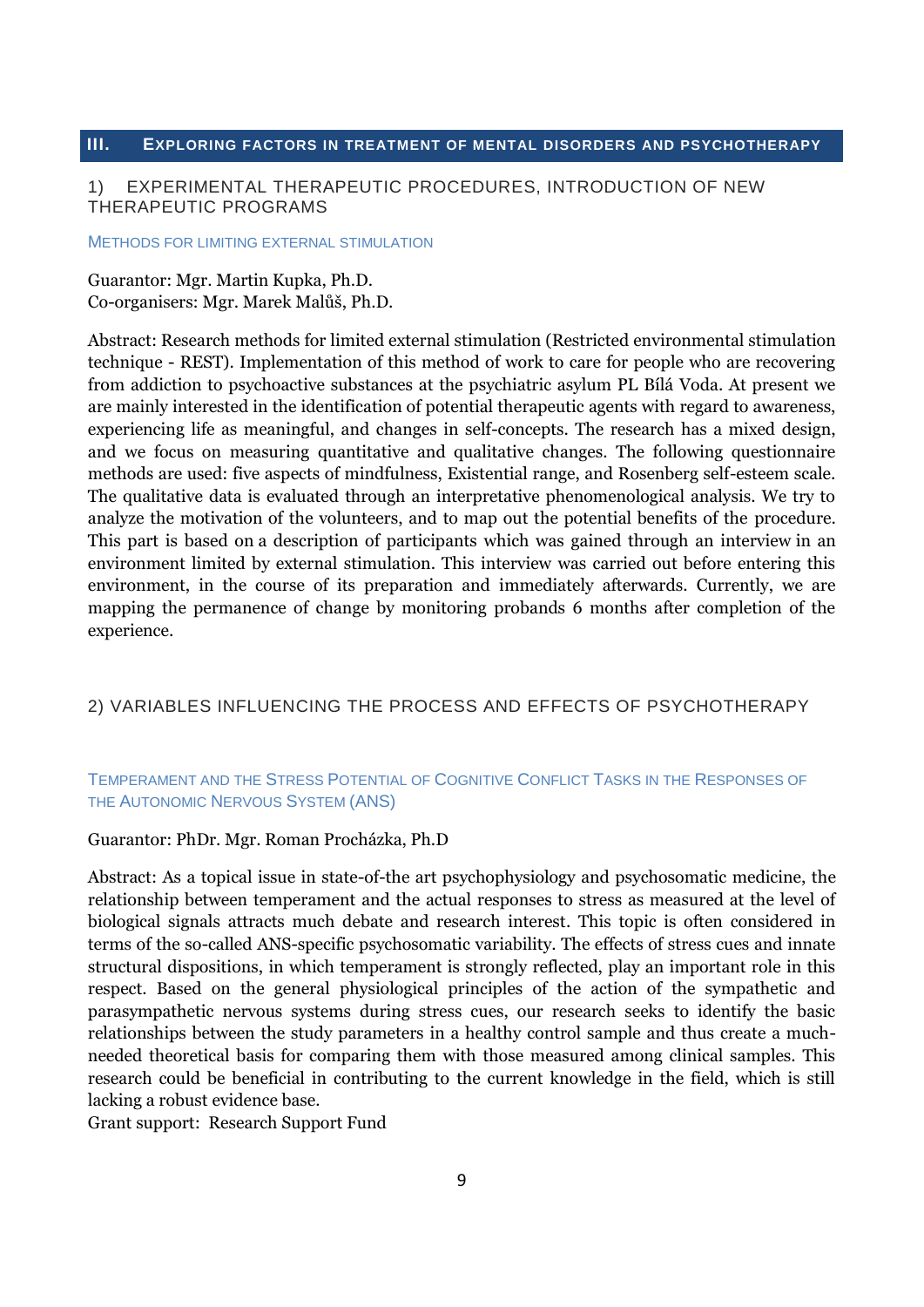#### EGO ANALYSIS AND MALADAPTIVE SCHEMAS IN PEOPLE ADDICTED TO PSYCHOACTIVE SUBSTANCES

Guarantor: PhDr. Mgr. Roman Procházka, Ph.D.

Co-organisers: Mgr. Gabriela Mahrová, Bc. Marek Laštovica (Psychiatric ward Marianna Oranžská)

Abstract: The research focuses on the content analysis of people addicted to psychoactive substances. We want to follow the content categories and their emotional valence. The research group will be divided according to time of abstinence. The objective is to form a simple tool for rapid analysis of a situation where a subject is engaged both in terms of frequency and in terms of emotional evaluation. The resulting tool for analyzing content data will be able to simply illustrate the biographical axle including specific detection of possible psychological defenses of the self. Because of this we will also focus on the detection of potential maladaptive schemas within the Ego-analysis. In our research, we see benefits in creating a content analysis tool that is portable for therapeutic practice when working with clients addicted to psychoactive substances. Grant support: Project PAPSAV

#### VIRTUAL REALITY IN THE TREATMENT OF DISORDERS IN THE ANXIETY SPECTRUM

Guarantor: PhDr. Mgr. Roman Procházka, Ph.D. Co-organisers: PhDr. Jan Šmahaj, Ph.D.

Abstract: Research on the influence of virtual reality and exposure to anxiety disorders in virtual reality in the context of cognitive behavioral therapy. The research is focused on the evaluation of the differences between the effectiveness of cognitive-behavioral strategies in the treatment of anxiety disorders.

# SEXUAL ATTRACTION IN PSYCHOTHERAPY

Guarantor: PhDr. Marek Kolařík, Ph.D. Co-organisers: PhDr. Martin Lečbych, Ph.D.

Abstract: Sexual attraction in psychotherapy tends to be taboo in current research into the field. It is only recently that some publications have attempted to provide a comprehensive account of the phenomenon, going beyond the traditional transference/countertransference paradigm in psychotherapy. Our research addresses multiple questions pertaining to this phenomenon and its impact on the process and outcome of psychotherapy. We are currently investigating how this issue is supervised and what experienced therapists think of the role of the phenomenon of sexual attraction in psychotherapy.

Grant support: Excellence Project, Philosophical Faculty, Palacky University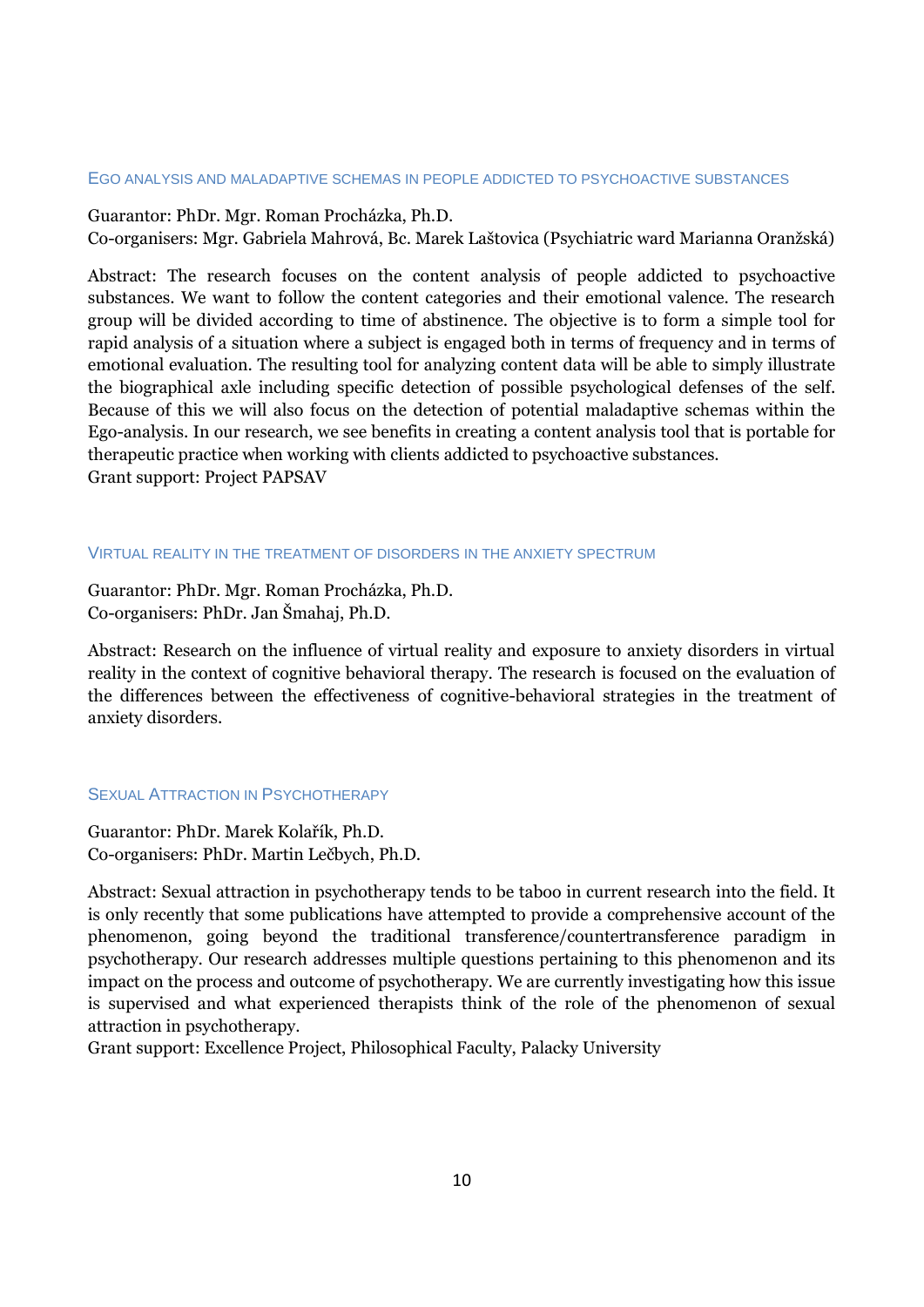# <span id="page-10-0"></span>**IV. FAMILY RESEARCH AND PARTNERSHIPS**

In the long term we focus on research relating to various aspects of partnerships and family life: problems of relationships, processes, roles, personal experiences and meanings, life satisfaction, marital stress and management, and family resilience.

# RESEARCH INTO PSYCHOLOGICAL ASPECTS OF FOSTER CARE

Guarantor: doc. PhDr. Irena Sobotková, CSc.

Co-organisers**:** PhDr. Veronika Očenášková, Ph.D., Mgr. Bohuslava Janků, Mgr. Anna Lasovská, Mgr. Martina Salamonová, Bc. Kateřina Indráková, Jakub Truneček

These studies build on the extensive research on foster care carried out to date (e.g. Sobotková & Očenášková, 2013). Although it is a narrow field of social and professional experience, foster care deserves more attention because it fundamentally affects the lives of many people. Our studies are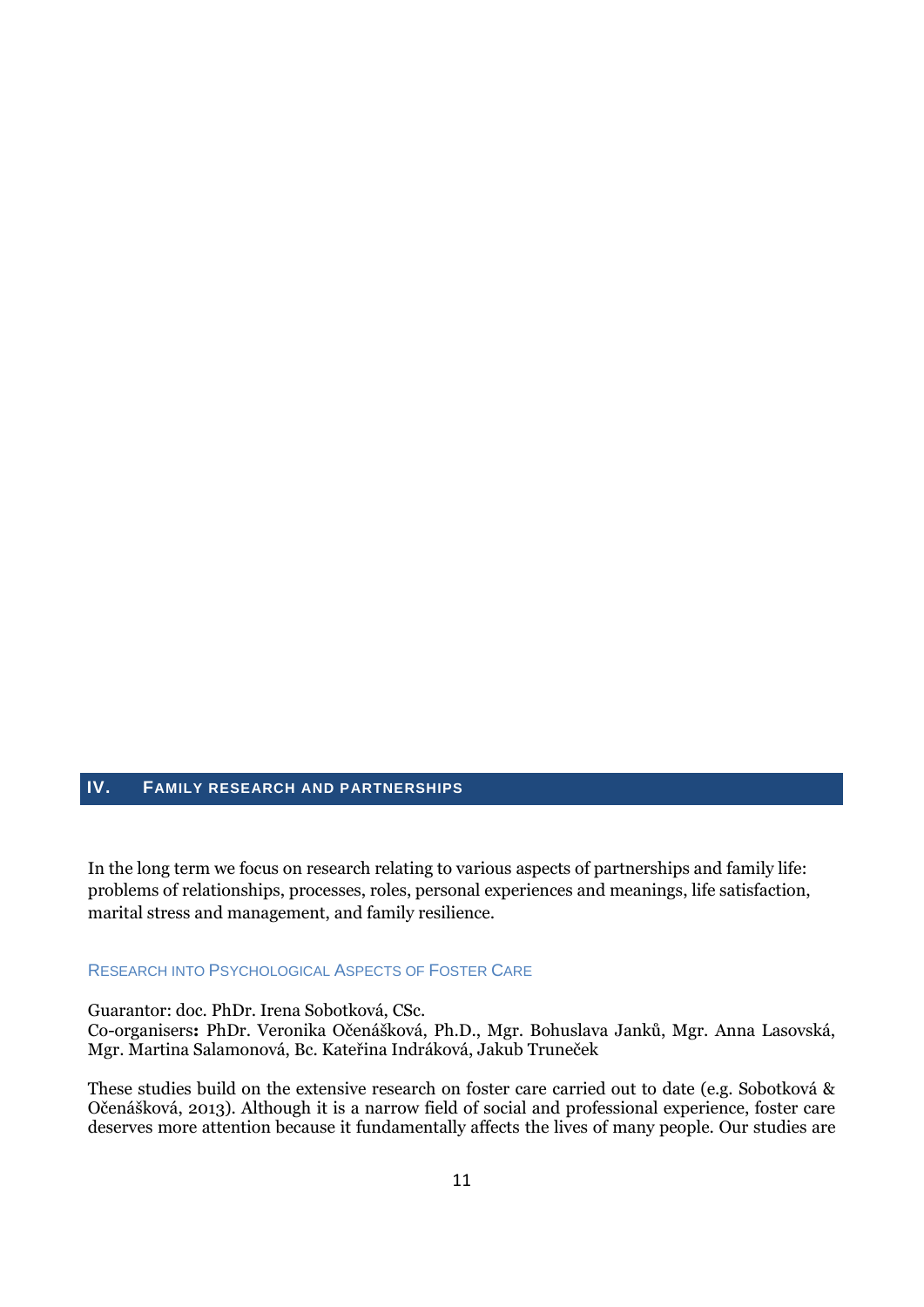focused on the psychological aspects of various forms of foster care (short-term foster care, early foster care, long-term foster care) and topics that have been little explored thus far (such as biological children in foster care). The aim of the research is to describe and evaluate the current foster care system, especially with regard to the satisfaction of the psychological needs of children. Publication output: an edited monograph is planned.

Grant support: previously IGA FF 2012 003 and IRP FF 2013, planned again as part of the Institutional Development Programme for the support of publication activities at the Philosophical Faculty (IRP FF).

#### RESEARCH INTO THE RELATIONSHIP AND COMMUNICATION BETWEEN MOTHERS AND DAUGHTERS

Guarantor: doc. PhDr. Irena Sobotková, CSc.

Co-organisers: PhDr. Veronika Očenášková, Ph.D., PhDr. Jan Šmahaj, Ph.D., Bc. Barbora Burešová, Bc. Zuzana Purová, Bc. Vladěna Spáčalová, Bc. Klára Večerková

This research topic is on the borderline between developmental and family psychology. The mother is one of the most important figures in a person's life and the relationship between a mother and her child is one of the crucial family system factors which interact in the formation of the personality. The professional literature has so far been focused mainly on various forms of pathology in this relationship. Our research deals with the description and analysis of regular, ordinary relationships between mothers and daughters at different ages. We are interested in the specifics of communication between mother and daughter, and the factors that strengthen the relationship or, vice versa, burden and complicate it. The experiencing of this relationship is mapped from the perspective of two generations of daughters (in young and middle adulthood) and mothers (in middle adulthood and old age). The research findings will be useful, among other things, in psychological counselling practice.

Grant support: planned project – Czech Science Foundation (GACR)

#### RESEARCH INTO WOMANHOOD AND MARRIAGE

Guarantor: PhDr. Veronika Očenášková, Ph.D.

Co-organisers: doc. PhDr. Irena Sobotková, CSc., Bc. Kateřina Doležalová, Eliška Kufková, Hana Pavlíčková, Milena Petrášová, Dominika Tvrdá, Melánie Zaliberová

The aim of this research project is to survey the experience of womanhood and to describe the coping strategies of the female role both in personal life (partnership, parenthood) and in working life. A qualitative research design is applied to a basic population of university students.We are expecting the most important impact of the current social changes in the female role there. Besides that, we concentrate on the transformation of marriage and its importance, value, and function in time, on extramarital relationships, and on divorce from the perspective of adult children. Our further research interest is related to aspects which affect long-term marital satisfaction.

FAMILY FUNCTIONING, FAMILY RESILIENCE, AND COPING WITH THE DEMANDS OF WORK AND FAMILY LIFE

Guarantor: doc. PhDr. Irena Sobotková, CSc.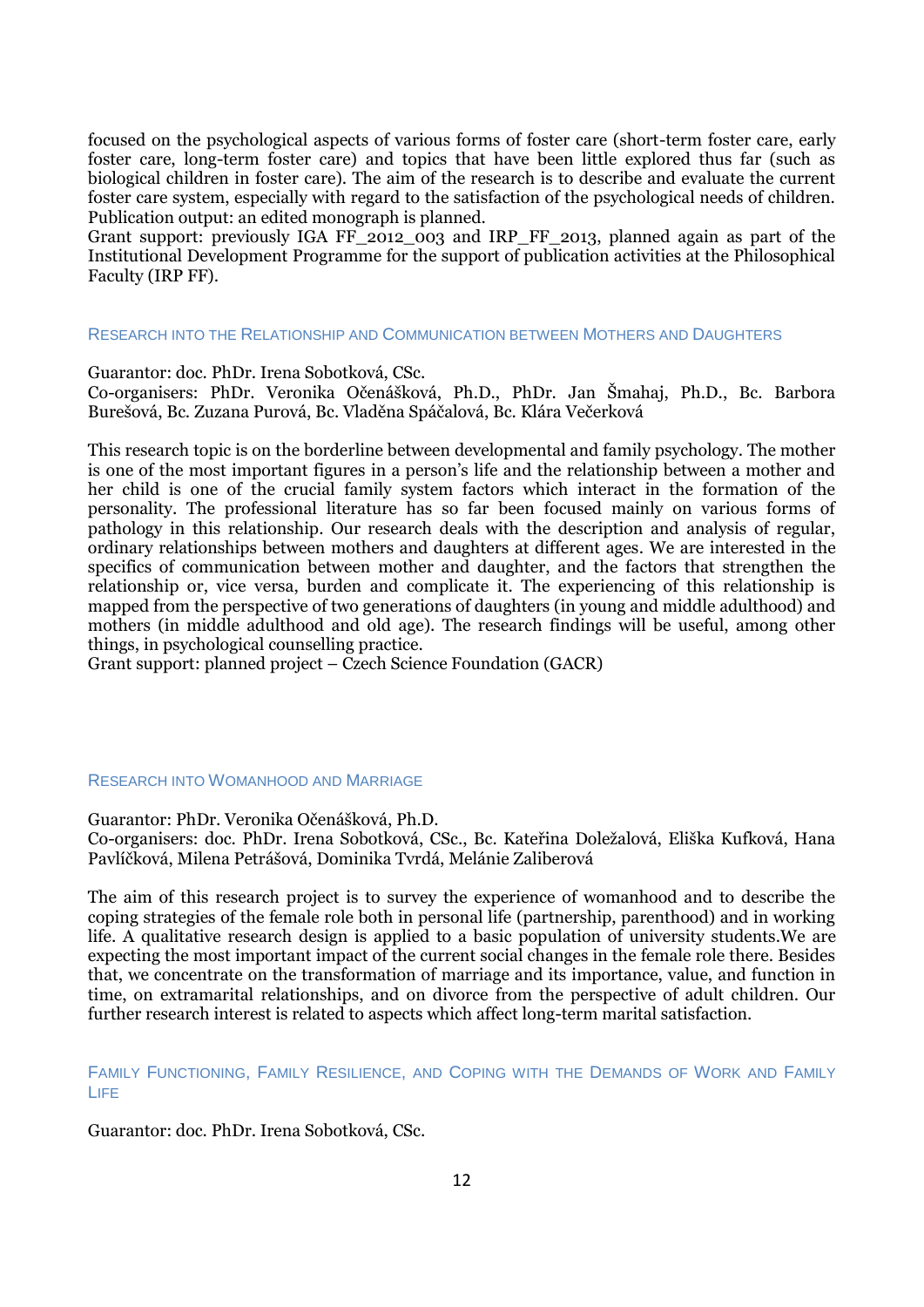Co-organisers: PhDr. Veronika Očenášková, Ph.D., PhDr. Soňa Sládečková, Mgr. Marcela Novozámská, Mgr. Marie Linhartová

Our research in this area is aimed at family processes (such as family functionality, family resilience, and coping with family stress), various aspects of life satisfaction (in particular satisfaction in marriage and in the partner and parental roles), and demands arising from work. The research is carried out in various forms and types of families (including families of working parents with young children, families with more than four children, families with autistic children, religious families, and families of women with academic professions). We are working on two monographs in the 2014/2015 academic year: one reports on our research into family resilience in families with autistic children (Sládečková & Sobotková) and the other on our research into women with academic professions (Očenášková).

Grant support: previously IGA FF\_2010\_029 and IGA FF\_2013\_021; the Institutional Development Programme for the support of publication activities at the Philosophical Faculty – IRP\_FF\_2014, IRP\_FF\_2015

#### FAMILY MEMORY AND THE TRANSFORMATION OF IDENTITIES ACROSS GENERATIONS

Guarantor: doc. Mgr. Radmila Švaříčková Slabáková, Ph.D. (Department of History, Philosophical Faculty, Palacky University)

Co-organisers: doc. PhDr. Irena Sobotková, CSc., doc. Mgr. Marek Petrů, Ph.D., Mgr. Jitka Kohoutová, doc. PaedDr. Alena Zachová, CSc., dr. hab. Marcin Lukasz Filipowicz, Dr.

The project is focused on research into family memory as a specific kind of collective memory. The main aim is to describe the ways in which family memory is communicated between generations. The researchers use interviews with three generations, ego-documents, and written memoirs, as well as literary works. The ways in which family identities are transmitted to the next generations together with the transmission of gender roles are explored. The traditional interpretation of oral historical narration is revised, too. The project is innovative not only in its topic, but also in its interdisciplinarity (involving history, family psychology, literary theory, and cognitive philosophy). Grant support: GAČR 2015/2017 (Czech Science Foundation)

GRANDPARENTS AS CAREGIVERS IN THE CONTEXT OF FOSTER CARE

# Guarantor: Mgr. Šárka Mošťková (DSP student)

Research co-investigator: doc. PhDr. Irena Sobotková, CSc.

The main aim of this research project is to understand the experience of grandparents who take care of their grandchildren in the place of their parents. Partial goals will concern the study of the subjective perceptions of the causes of foster care, their family circumstances, the conflict of their dual role, their relationships with their grandchildren and difficulties with their upbringing, grandparents' life satisfaction, important values and goals in their lives, and the ways in which they cope with stress and resilience. The research group will include at least 25 grandmothers and grandfathers who have cared for one or more grandchildren for at least one year. Methods: Semistructured interview, SEIQoL, F-COPES. The results will be applicable to psychological counselling related to foster care.

Grant support: planned IGA, Philosophical Faculty, Palacky University, Ministry of Education, 2015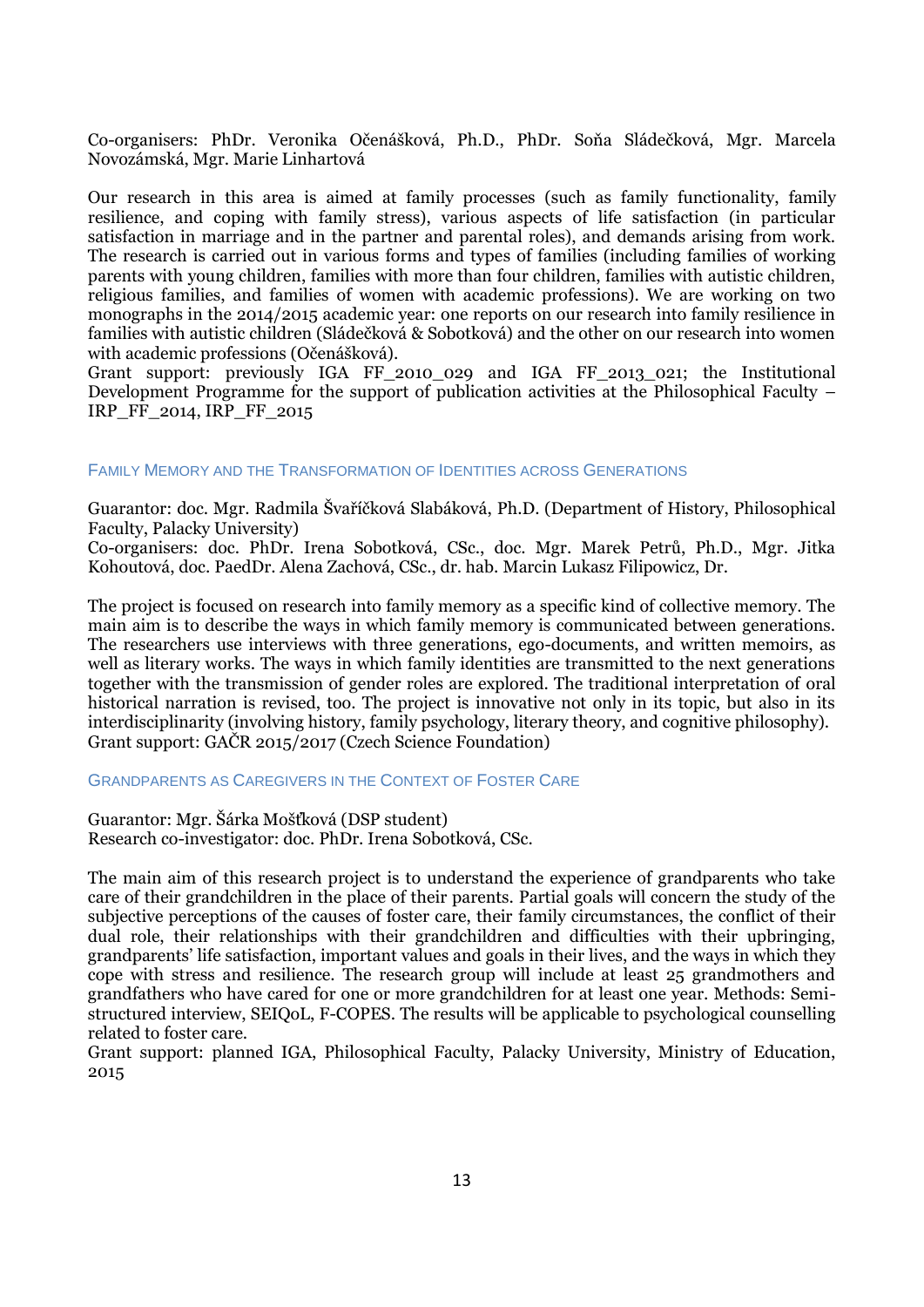#### EXPERIENCING INVOLUNTARY CHILDLESSNESS AND ITS CONNECTION WITH THE RESULTS OF TREATMENT

Guarantor: Mgr. et Mgr. Gabriela Ďurašková (PhD student) Co-organisers: doc. PhDr. Irena Sobotková, CSc.

Infertility is a life-changing experience for most couples and often carries unexpected stressors. Experiencing involuntary childlessness in our country is explored primarily by using a qualitative methodology. Therefore, we find it beneficial to employ studies using appropriate quantitative tools (for example, the Fertility Problem Inventory) which are often used worldwide. Our research project combines both quantitative and qualitative methods. It focuses on stress, coping, the meaning of life, and life changes in the context of a challenging situation (infertility). The results will be useful for psychologists, gynaecologists, fertility centre staff, etc.

#### RESEARCH ON FAMILY RELATIONSHIPS AND SEXUAL EXPERIENCES

Guarantor: Mgr. Martina Fülepová (DSP student – study was interrupted) Co-organisers: doc. PhDr. Irena Sobotková, CSc., PhDr. Marek Kolařík, Ph.D.

The aim of this prospective project is to monitor the possible links between sexual dysfunctions in women, memories of growing up in the family of origin, and the current partner relationship. The research design will be mixed, with an emphasis on individual in-depth interviews with women.

# <span id="page-13-0"></span>**V. RESEARCH WITHIN THE SCHOOL ENVIRONMENT**

# 1) PROTECTIVE AND RISK FACTORS IN THE SCHOOL ENVIRONMENT

#### DIAGNOSIS OF RISKS AND PROTECTIVE FACTORS AND PREVENTION OF RISK BEHAVIOR IN ADOLESCENTS

Guarantor: PhDr. Martin Dolejš, Ph.D., Mgr. Miroslav Charvát, Ph.D. Co-organisers: Mgr. Ondřej Skopal, Mgr. Lucie Vavrysová, PhDr. Eva Maierová, Ph.D.

Abstract: The project is focused on the possibility of early diagnosis of risk factors for various addictions and a tendency to risky behavior. The main objective is to analyze the existing psychoscreening tools aimed at adolescent risk behavior and related variables. On the basis of this analysis, the research will focus on creating new diagnostic methods, which will cover most features and variables that influence the emergence of risk behavior. Further, we will focus on the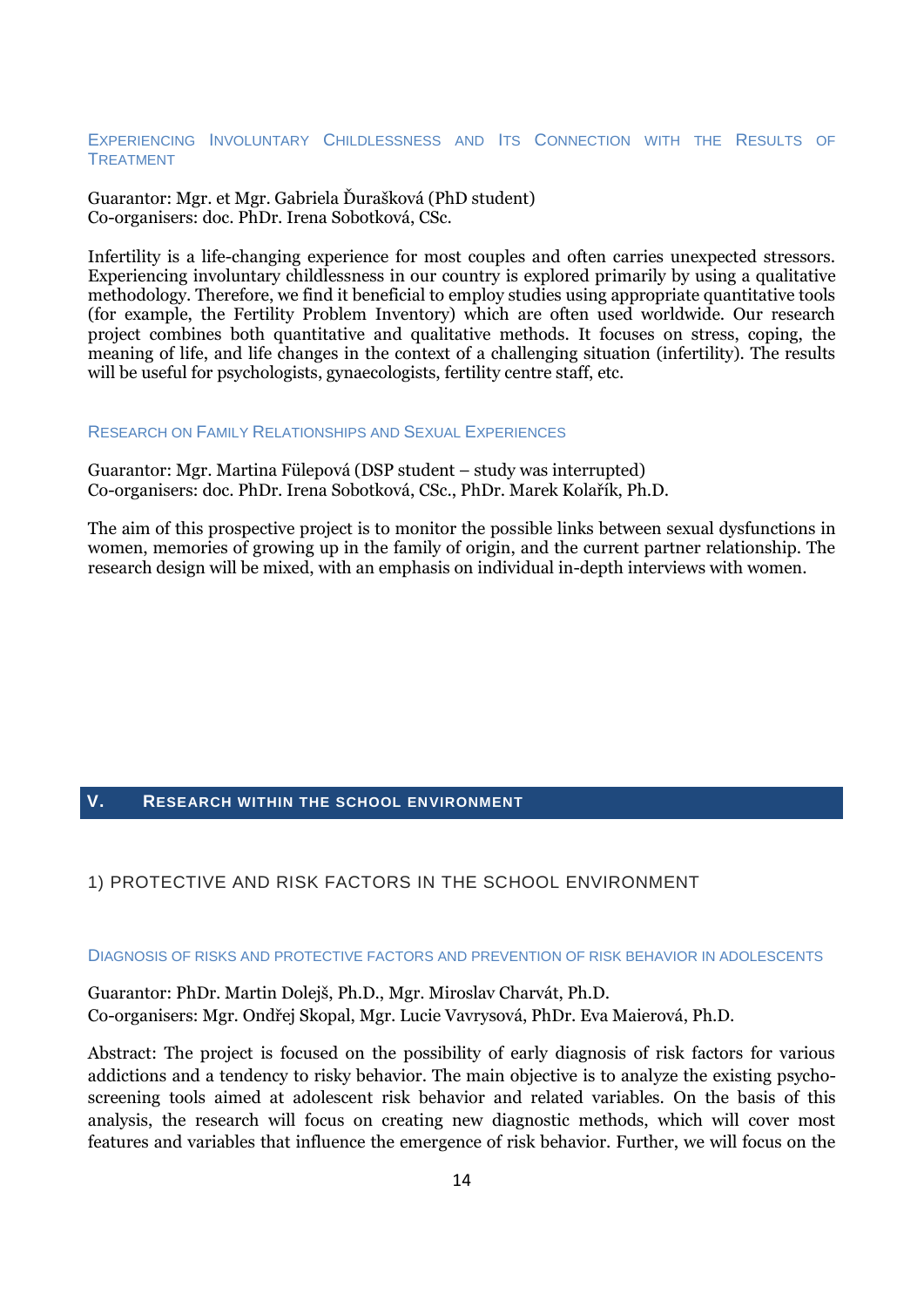development of new methodologies for selective and indicated prevention (primarily for education and residential care), implementation, and possibly subsequent quasi-experimental verification of the efficiency.

Grant support: FF UP within SGS/IGA (FF\_2013\_012)

PERSONALITY CHARACTERISTICS OF CHILDREN IN SCHOOL AGE, SELF-EVALUATION OF SCHOOL ACHIEVEMENT AND OTHER PARAMETERS OF ELEMENTARY AND SECONDARY SCHOOL STUDENTS AGED 9- 18

Guarantor: PhDr. et MUDr. Miroslav Orel , PhDr. Radko Obereignerů, Ph.D. Co-organisers: RNDr. Eva Reiterová, Ph.D.

Abstract: The project aims to introduce, standardise, and adapt new diagnostic tools in the schools of the Czech Republic. It is a Czech version of the five-factor personality questionnaire for children (FFI - C) and methods of self-evaluation of school success (PHCSCS -2). The outcomes will be compared and evaluated with the results of the d2 test of attention, other psychodiagnostic methods, and outcomes of the assessment of the current level of knowledge and relative increase in skills in students over two years. The aim is to give a comprehensive picture of the selected psychological characteristics and knowledge level of pupils in primary and secondary schools and formulate measures to optimize the educational process in schools. Part of the project is to strengthen and develop cooperation with the Department of Psychology and KPPP ZDVPP Zlin, Ostrava University and other entities to obtain the largest possible research sample. The project counts on the psychodiagnostic examination and evaluation of at least 10,000 pupils. Grant support: ESF Development and support of education quality

#### THE SECOND STEP METHOD – RESEARCH ABOUT EFFECTIVE METHODS IN CZECH CONDITIONS

Guarantor: PhDr. Eleonora Smékalová, Ph.D. Co-organisers: PhDr. Eva Maierová, Ph.D., Mgr. Miroslav Charvát, Ph.D.

Abstract : The Second Step method comes from America, more precisely the Commitee for Children, Seattle, USA. It aims to promote the social and emotional development of children. In 2009 Slovakia obtained a license to use this method – and thanks to our colleagues, especially prof.Gajdošové, we had the opportunity to become acquainted with this method at our department. Several colleagues went through basic training for the use of this method, and we also purchased a set of cards for use with the method in the 1st - 3rd year of primary school. Since many schools show a clear interest in the field, it seems only logical to translate and adapt a method that has showed its usefulness in many other countries. The task of the research team will be to create contacts with the above mentioned organization in order to obtain authorization for the development of a Czech version, followed by research to verify our conditions. We assume that our research will continue in the field of risk behaviour prevention. The results can be put into practical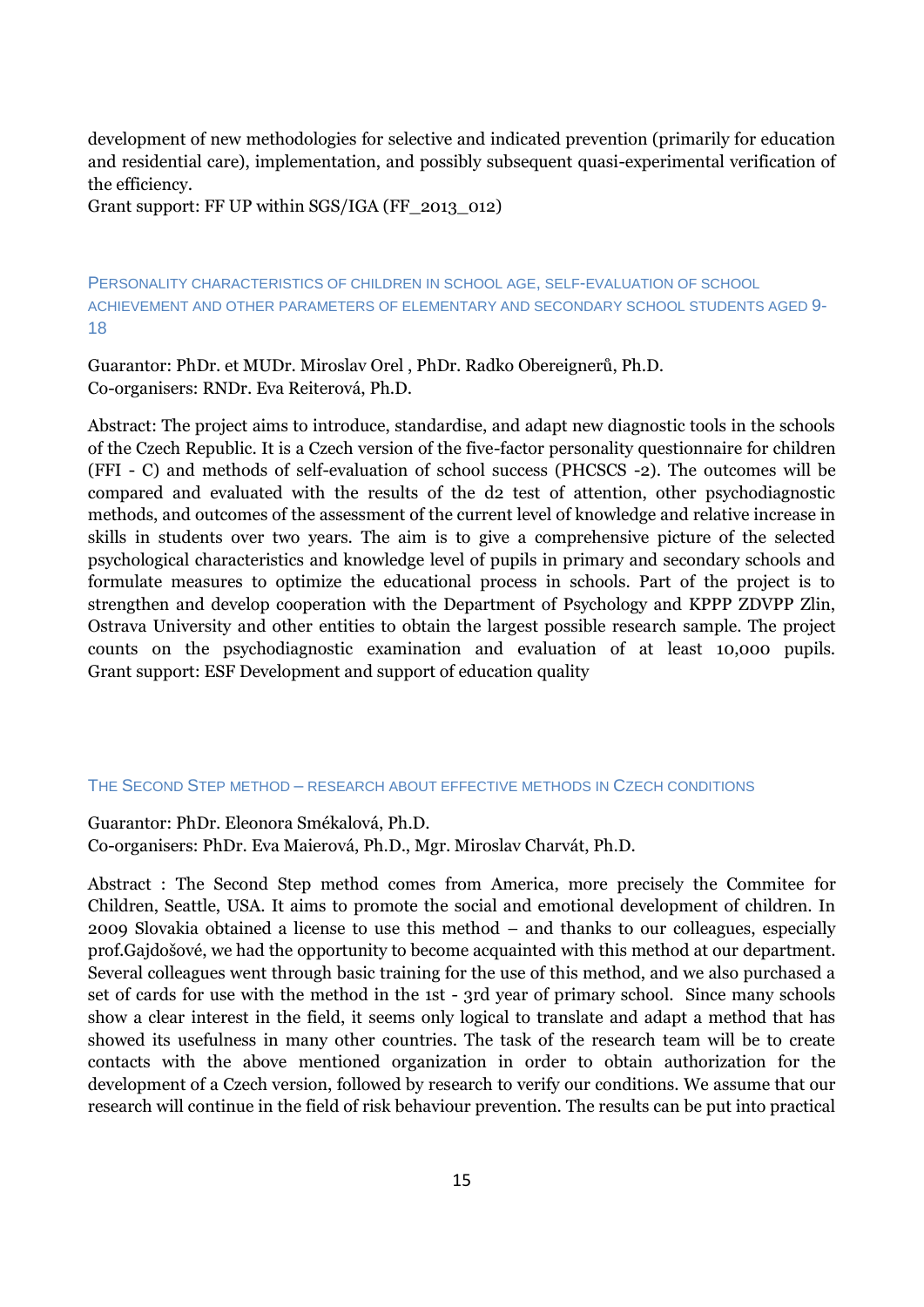use, and we count on the participation of school psychologists working with our department and students of higher grades.

#### THE PHENOMENON OF POSTPONED SCHOOL ENROLMENT FOR IMMATURE CHILDREN

Guarantor: PhDr. Martin Dolejš, Ph.D. Co-organisers: PhDr. Marek Kolařík, Ph.D.

Abstract: The practice of postponing school enrolment for some children has long traditions. The number of children entering school a year later is increasing. The aim of the research project is to investigate the phenomenon of postponing the school attendance of children that are recommended for examination in school counseling centers and assessed to be as yet unprepared to start school. It is a topic arises from practices conceptually developed in cooperation with counsellors working with our department in connection with the PAPSAV project. During this research, data about the school readiness will be compared. These data will be obtained from the children recommended for an examination of school readiness and from the group made of the remaining children who should start school in the following year. We expect that the results of the survey will form the basis of an evaluation of the current practices and enable recommendations for further steps.

Grant support: ESF Partner network

#### THE COOPERATION OF TEACHING ASSISTANTS FOR CHILDREN WITH BEHAVIORAL DISORDER

Guarantor: PhDr. Marek Kolařík, Ph.D. Co-organisers: PhDr. Martin Dolejš, Ph.D.

Abstract: The project deals with the allocation of teacher assistants in integrated classes with children with behavioral disabilities. The aim is to obtain information about the occurrence of the phenomenon in primary school, acquire an overview of the current work of teaching assistants for children with behavioral disorders, describe the process of the work of these assistants and the attitudes of the actors involved in the integration process (parents and teachers), and finally to try to assess the impact of the co-operation of assistant teachers and child on the school performance and social relationships of the child.

Grant support: ESF partner network

# 2) PEOPLE IN EDUCATION - THEIR PERSONAL CHARACTERISTICS, ATTITUDES AND RELATIONSHIPS

PERSONAL CHARACTERISTICS OF SCHOOL PSYCHOLOGISTS AND THEIR POSITION IN THE SCHOOL

Guarantor: PhDr. Eleonora Smékalová, Ph.D. Co-organisers: PhDr. Jan Šmahaj, Ph.D., PhDr. Veronika Kavenská, Ph.D.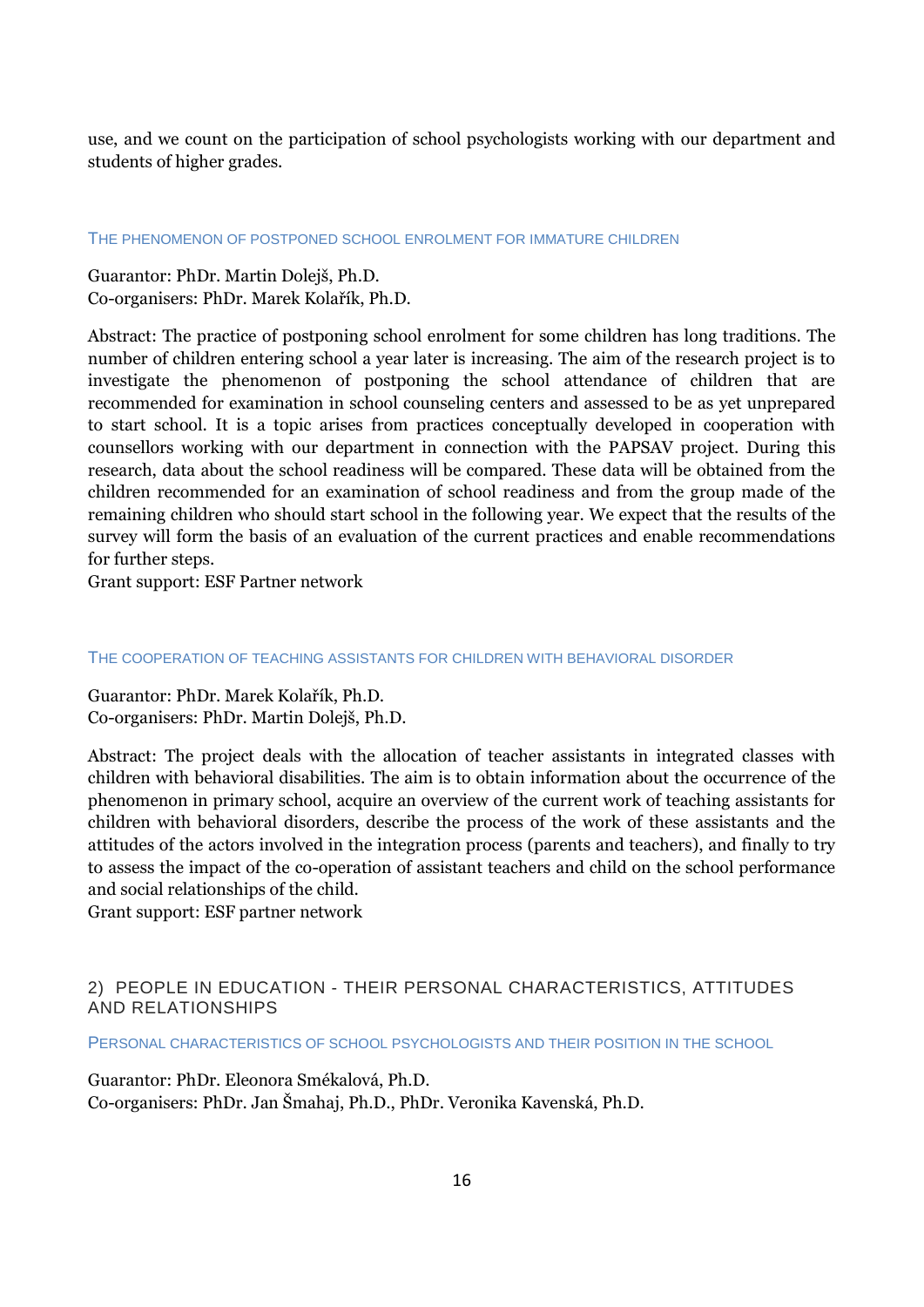Abstract: The present situation in school psychology in the Czech Republic is a challenge for researchers and professionals in education. It is desirable to map out the situation in the field of school psychology - the work conditions for school psychologists, their personal characteristics, how these characteristics correlate with their success and learning needs. Further, it is also necessary to examine the expectations of teachers and school boards have in regards to school psychology. The importance of studying and training in this topic is linked with an emphasis on preventing failure and risk behavior in schools, and with the schools´ societal importance for the development of children and youth, which are topics closely related to the work of school psychologists.

Grant support: IGA

## TEACHERS - THEIR PERSONAL CHARACTERISTICS AND ATTITUDES TOWARDS OTHERS

Guaranor: PhDr.Eleonora Smékalová, Ph.D. Co-organisers: PhDr. Soňa Lemrová, Ph.D.

Abstract: Teachers are undoubtedly the main actors involved in education, not only because of their expertise, but also due to their personality traits, beliefs and attitudes. Among the factors that have seldom been studied previously are certain social phenomena and their impact on student performance. The aim of the project is to update the current knowledge about the personalities of teachers in primary schools, secondary schools, and universities in the Czech Republic, their attitudes towards children and parents, and to put this into the context of their working conditions and other variables (age, levels of approval, length of experience, type of school, etc.). The knowledge gained by the research will be able to serve those working with teachers and teachers themselves.

Grant support: IGA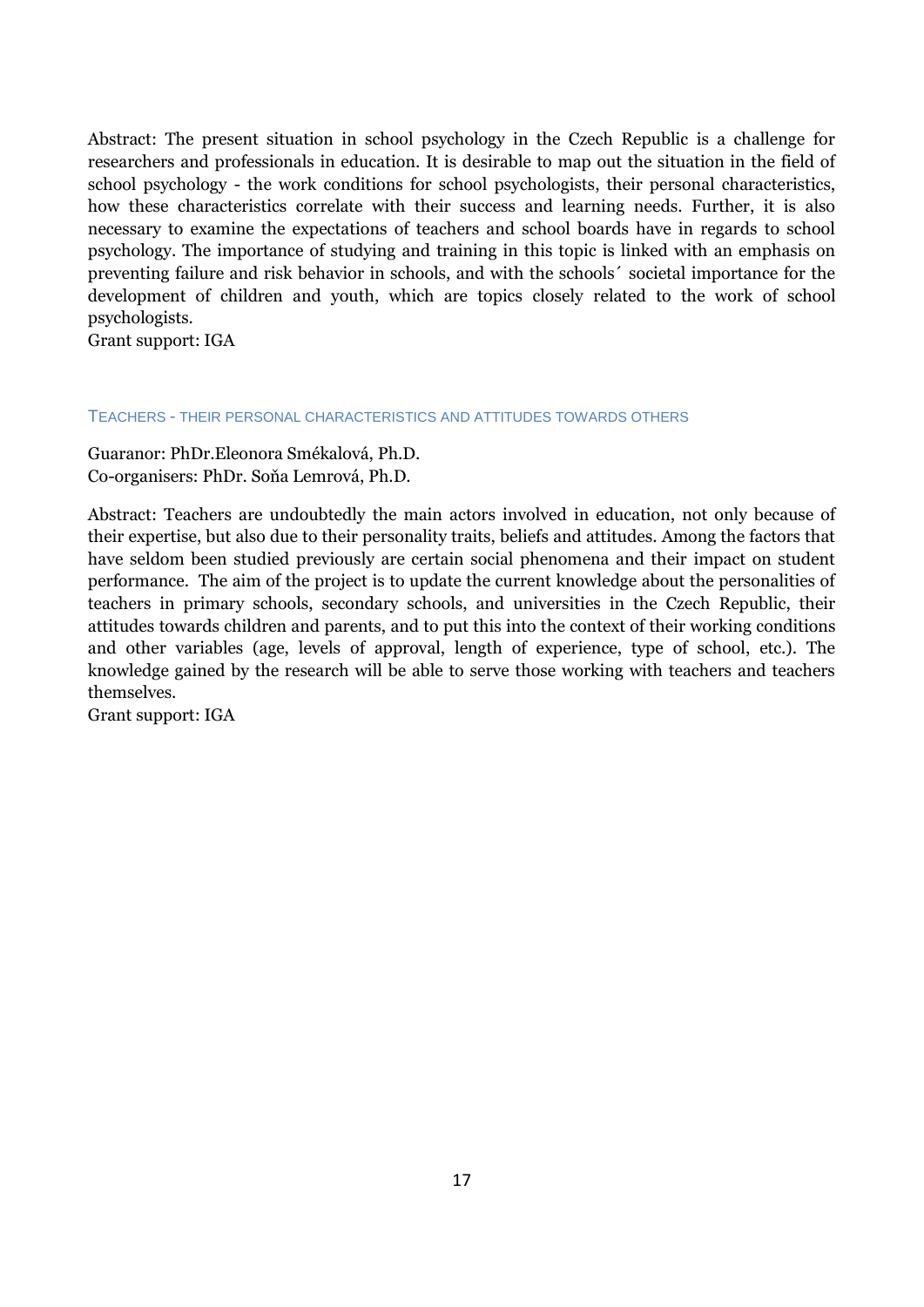# <span id="page-17-0"></span>**VI. WORK ENVIRONMENT AND INDIVIDUAL AND GROUP EXPERIENCE IN THE WORK ENVIRONMENT**

#### MOBBING IN THE CZECH REPUBLIC

Guarantor: doc. PhDr. Panajotis Cakirpaloglu, DrSc. Co-organisers: PhDr. Jan Šmahaj, Ph.D., PhDr. Soňa Lemrová, Ph.D.

Abstract: This project, which has financial support from GAČR, aims to identify and verify the occurrence, modes of expression, and the most common psychological consequences of mobbing at workplaces in the Czech Republic. The research builds on a pilot survey about mobbing in the Czech Republic (Cakirpaloglu et al., 2010) аnd an ongoing investigation (Cakirpaloglu et al., 2011), which have illustrated the dimensions and contexts of this individually and socially serious phenomenon. The planned research will explain and verify the situation.

#### INDIVIDUAL AND GROUP EXPERIENCE IN WORK ENVIRONMENTS

#### Guarantor: PhDr. Martin Seitl, PhD.

Co-organisers: PhDr. Klára Seitlová, Ph.D., Mgr. Iva Maroušková, Mgr. Stanislava Gauchet Kobzová, Martin Nevřela, Ondřej Zíma, Lukáš Kubičný, Pavla Fabiánová

Abstract: Individuals experience relationships to themselves, work, organisations, and other people both in an individual sense and in a group sense. They create their own experiences as well as share experiences with the group. The experience of the individual and the group are considered crucial aspects of a dynamic work environment, and do not only affect other employees, but also issues of competitiveness of the organization. The project does not only focus on exploring the specific experiences of employees, but also on factors influencing experience and the abilities of managers to influence and control these. The basic issues related to individual and collective experience we include are: a) work -life balance, including functions of the family and coping with the demands of family and work life b) organizational culture and ethics, c) the structure and dynamics of teams in relation to their performance, d) stress and workload in relation to personality and cognitive assumptions. The outcome of the research will be further knowledge of the current state of the above-mentioned topics, and the publication of the research findings through a series of scientific articles that build on previously published work.

#### APPLICATION OF ATTACHMENT THEORY IN WORK ENVIRONMENTS

#### Guarantor: PhDr. Martin Seitl, PhD.

Co-organisers**:** PhDr. Klára Seitlová, Ph.D., Kristýna Vacková, Simona Bojková, Bc. Tereza Adámková, Petra Dvořáčková, Barbora Kasalová, Lucie Šimková

Abstract: Following the development of attachment theory and its gradual influence on other psychological disciplines, we will pay attention to the possibilities of applying this theory to the psychology of work and organization. The potential of the theory and the consequent selection of tools for choosing employees for managerial positions or teams will be discussed against the background of the current international research. The research will firstly focus on verifying the theory in the Czech environment. Based on proven indicators of individual strategies of emotional attachment, a new diagnostic tool adapted to Central European conditions will be constructed.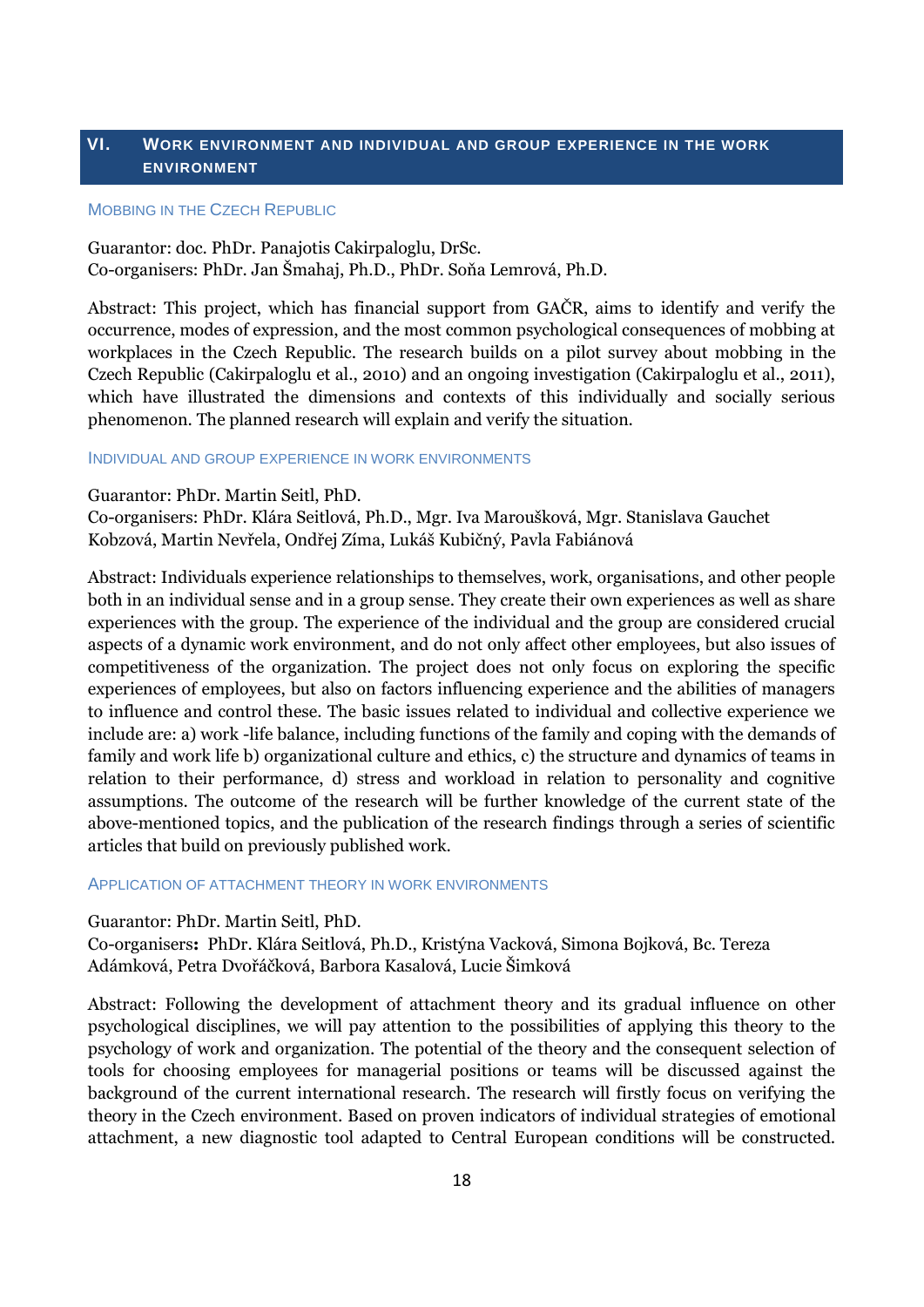After psychometric validation of the new diagnostic tool, it will be available for application in the selection and development of employees, as well as diagnosing and developing teams.

# EFFICIENCY AND PREDICTIVE VALIDITY OF ASSESSMENT METHODS IN STAFF SELECTION

# Guarantor: PhDr. Klára Seitlová, PhD.

Co-organisers: Ing. Denisa Schiedková, Ing. Josef Rambousek, Leopold Benda, PhDr. Martin Seitl, Ph.D.

Abstract: When using different methods of choosing staff, the most important feature is predictive validity. Despite clearly defined selection criteria, as a result of the analysis of the work activities of the specific position, and the subsequent definition of the psychological characteristics, the predictive validity of the assessment methods are often unclear, too general, or unknown. In addition to predictive validity, a second key question is the effectiveness of the methods used. Other factors include the time requirements, and the range of results. The output of the research will be publications of the validity of different assessment methods for different specific positions.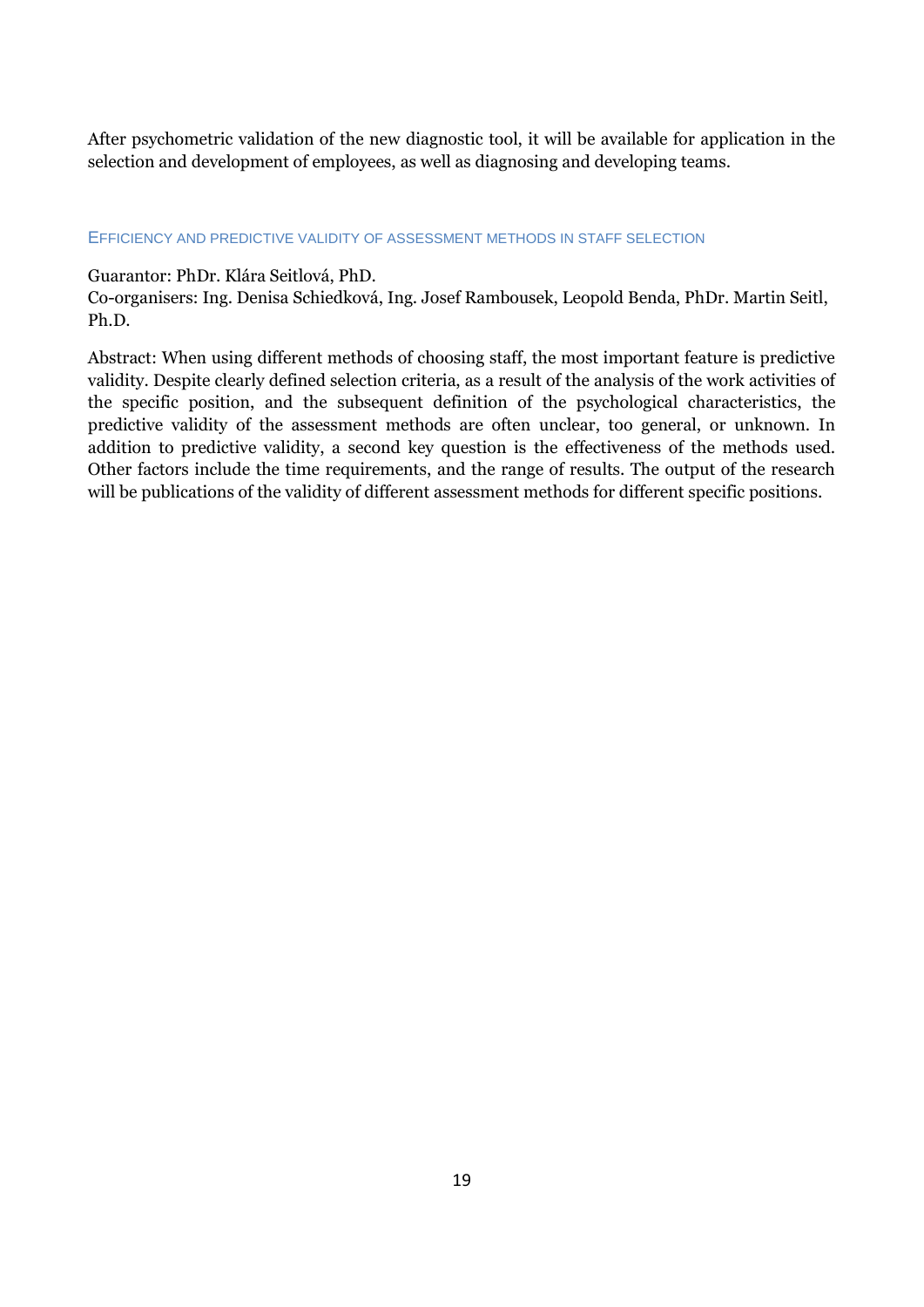# <span id="page-19-0"></span>**VII. RESEARCH ON HUMAN FACTORS IN TRANSPORTATION**

# RESEARCH METHODS (INTERVIEWS, OBSERVATION, HISTORY) FOR ASSESSING MENTAL FITNESS FOR DRIVERS

Guarantor: PhDr. Matúš Šucha, PhD.

Co-organisers: PhDr. Radko Obereignerů, PhD., PhDr. Lenka Šrámková (DSP student), PhDr. Michal Walter (external), PhDr. Libor Eliášek (external), Bc. Kateřina Böhmová (student)

Abstract: When assessing mental fitness for driving in traffic with psychological examinations, we combine test and clinical approaches. The research project describes the principles and methods of a clinical approach - interviews, observations and history of the traffic psychological examination in the Czech Republic. The basis is a content analysis of interviews with experienced traffic psychologists in the country. The output of the project is a monograph on the subject, which will be published in 2014.

Grant support: CZ.1.07/2.2.00/28.0143 - "Iniciace mezioborového potenciálu psychologie – inovace odborné přípravy studentů UP pro praxi"

# PEDESTRIANS AND DRIVERS: COMMUNICATION WHEN CROSSING THE ROAD AND AT PEDESTRIAN **CROSSINGS**

Guarantor: PhDr. Matúš Šucha, PhD.

Abstract: The aim of the research is to describe pedestrian strategies when crossing the road, driver strategies at pedestrian crossings, and communication. It describes the various strategies (and the factors that influence decision making), for pedestrians as well as drivers, the combination of strategies and influencing factors, and communication between pedestrians and drivers. Risk strategies and risk combinations of different strategies are identified as well as risks and protective factors for both groups. Conflict situations (conflicts, near-misses, accidents) are discussed, and the causal processes that lead to them are described. The findings are interpreted in the context of the traffic environment.

# METHODS FOR ASSESSING MENTAL FITNESS FOR DRIVING, AND SOCIO-PSYCHOLOGICAL ASPECTS OF DRIVERS COMMITTING REPEATED TRAFFIC OFFENCES

Guarantor: PhDr. Matúš Šucha, PhD.

Co-organisers: PhDr. Lenka Šrámková (DSP student), Mgr. Petr Zámečník (DSP student), PhDr. Dana Černochová (external), PhDr. Vlasta Rehnová (external)

Abstract: The main objective of the project is to carry out socio-psychological analysis of drivers who have reached the limit of 12 points in the Czech traffic offence system, which means their licenses have been revoked. The analysis will focus on the personality of the driver (personality traits, motivational factors and attitudes) and sociodemographic characteristics. Subsequently, (on the basis of those findings) a methodology for assessing mental fitness for driving, to be used when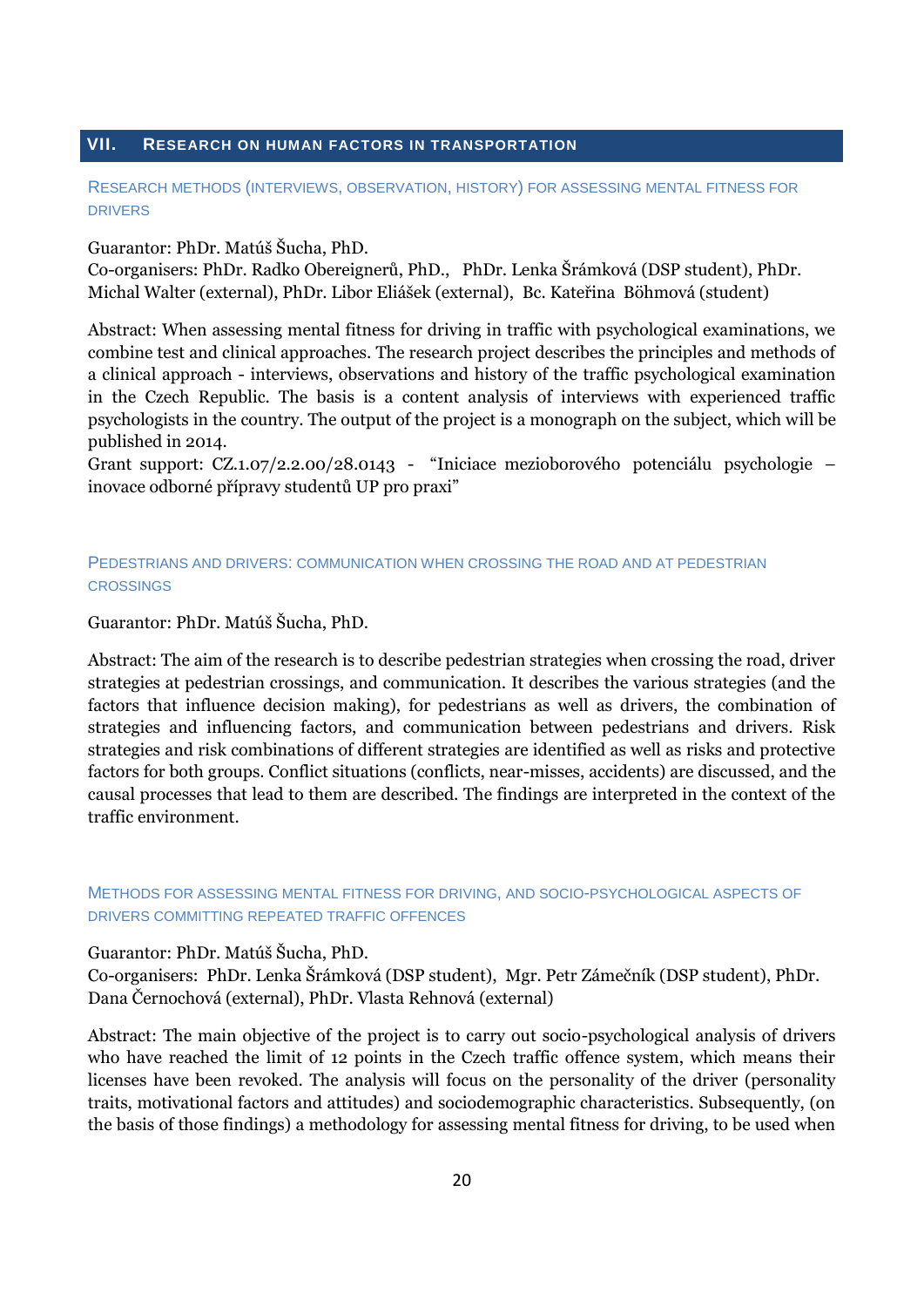selecting and training drivers in driving schools, will be prepared. The project overlaps with the field of rehabilitation of drivers, where the information about the personality and demographic characteristics of the so-called "vybodovaných" (drivers with many traffic offences) can be used to improve the rehabilitation programs.

Grant support: Safety research MV ČR, VG20132015121.

# EXPLANATORY TRAFFIC PSYCHOLOGY DICTIONARY

Guarantor: PhDr. Matúš Šucha, PhD.

Co-organisers: PhDr. Lenka Šrámková (DSP student), Mgr. Petr Zámečník (DSP student), PhDr. Dana Černochová (external), PhDr. Vlasta Rehnová (external)

Abstract: Traffic psychology as a scientific discipline works with a certain conceptual apparatus in which there are many terminological ambiguities, and efforts to clarify these ambiguities support the clarity and objectivity of the discipline. Due to this the project will create a dictionary of terminology and explanations for traffic psychology, which aims to collect and define the basic terms used. In addition to the interpretation of the terms, their English and German translations or equivalents will be included. The main aim of the project is the creation and publication of the dictionary (2015). The aim of the project follows general social and scientific goals aimed at unifying the terminology in the field of traffic psychology and the definition of key terms. The book will serve as a foundation for transport professionals. Grant support: Supported by the UP

# VALUES AND ATTITUDES TOWARDS TRAFFIC SAFETY

Guarantor: PhDr. Matúš Šucha, PhD.

Abstract: The research focuses on identifying and describing the attitudes and underlying values of citizens of different nations towards traffic safety. The research is conducted in the form of on-line questionnaires, and the qualitative data is processed in the form of a text analysis. The research is conducted on five continents (in 7 languages) in approximately 50 countries. The aim of the research is to describe and compare the global values and attitudes of different populations towards traffic safety. The practical implications of the research results are a better understanding of traffic safety in different communities and better targeted safety campaigns.

#### OPERATION AND SAFETY OF TRAMWAYS IN INTERACTION WITH PUBLIC SPACE

Guarantor: PhDr. Matúš Šucha, PhD.

The main objective of the project is to increase the safety of tram traffic in cities, and by analysing the risk of nodes (called hotspots), describe procedures for avoiding conflicts and accidents in these locations. The project will further describe the interaction between trams and other participants in the traffic environment - especially automobiles, cyclists, and pedestrians. The human factor will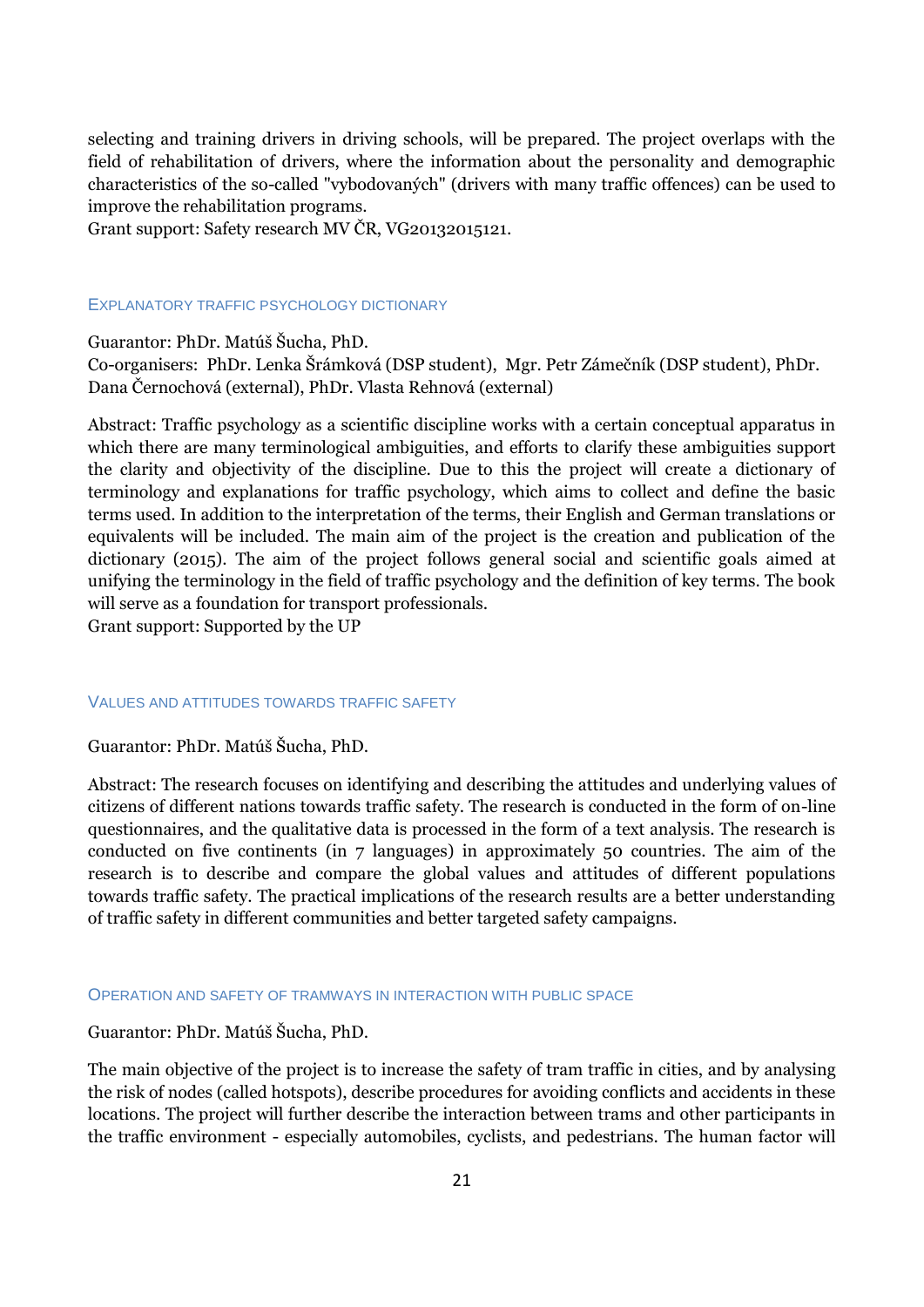be emphasised as a central control element in the transport system. The philosophical basis of the conceptualisation of safety and accident prevention is the assumption that there are various indicators that can be expected of an accident in the future (at any location), which means it can be predicted. A description of these indicators and introducing them into traffic safety practice is one of the objectives of the project.

Grant support: 7. EU framework programme, COST, TU 1103

## **GREEN UNIVERSITY**

Guarantor: PhDr. Matúš Šucha, PhD. Co-organisers: Bc. Kateřina Böhmová, Alena Hrbáčová

Abstract: The main objective of this project is to engage Palacky University in the nationwide trend of improving traffic safety, citizens' quality of life, and ecological sustainability. The key concepts include safety for all, the quality of life of the students, university staff, and the inhabitants of the city, the environment, and the prestige of the university as a socially responsible organisation. The campaign is targeted at the university environment, including the vicinity of the university buildings, university employees, students, and the inhabitants of the city in contact with the university.

## THE MONITORING OF TESTOSTERONE LEVELS IN RISKY DRIVERS

#### Guarantor: PhDr. Matúš Šucha, PhD.

Co-organisers: PhDr. Radko Obereignerů, PhD., PhDr. et MUDr. Miroslav Orel, Mgr. Petr Zámečník (Transport Research Centre), MUDr. Július Hodosy (Institute of Molecular Biomedicine and the Institute of Physiology, Faculty of Medicine, Comenius University, Bratislava).

Abstract: The purpose of the project is to test whether risky and safe drivers differ in their levels of testosterone (and other characteristics related to the hormone). Data will be collected by our partner organisation, the Brno Transport Research Centre, for drivers who have their driving licences suspended (and who are undergoing rehabilitation programmes before the reinstatement of their licences). The sample comprises some 100 drivers. Average population levels will be used as control values. If this pilot research study yields promising results, an application for funding will be submitted in association with the Institute of Molecular Biomedicine in Bratislava.

#### PERCEPTION OF RISK IN TRAFFIC SITUATIONS

Guarantor: PhDr. Matúš Šucha, PhD. Co-organisers: Ing. Jiří Ambrož (Transport Research Centre)

Abstract: The objective of this research project is to describe the way in which people perceive and assess risk-posing traffic situations with respect to their personality traits, identifications with specific road user roles (pedestrian, cyclist, driver, etc.), and driving behaviour. The respondents will be asked to scale-rate 35 short videos in terms of the level of risk they perceive in the situation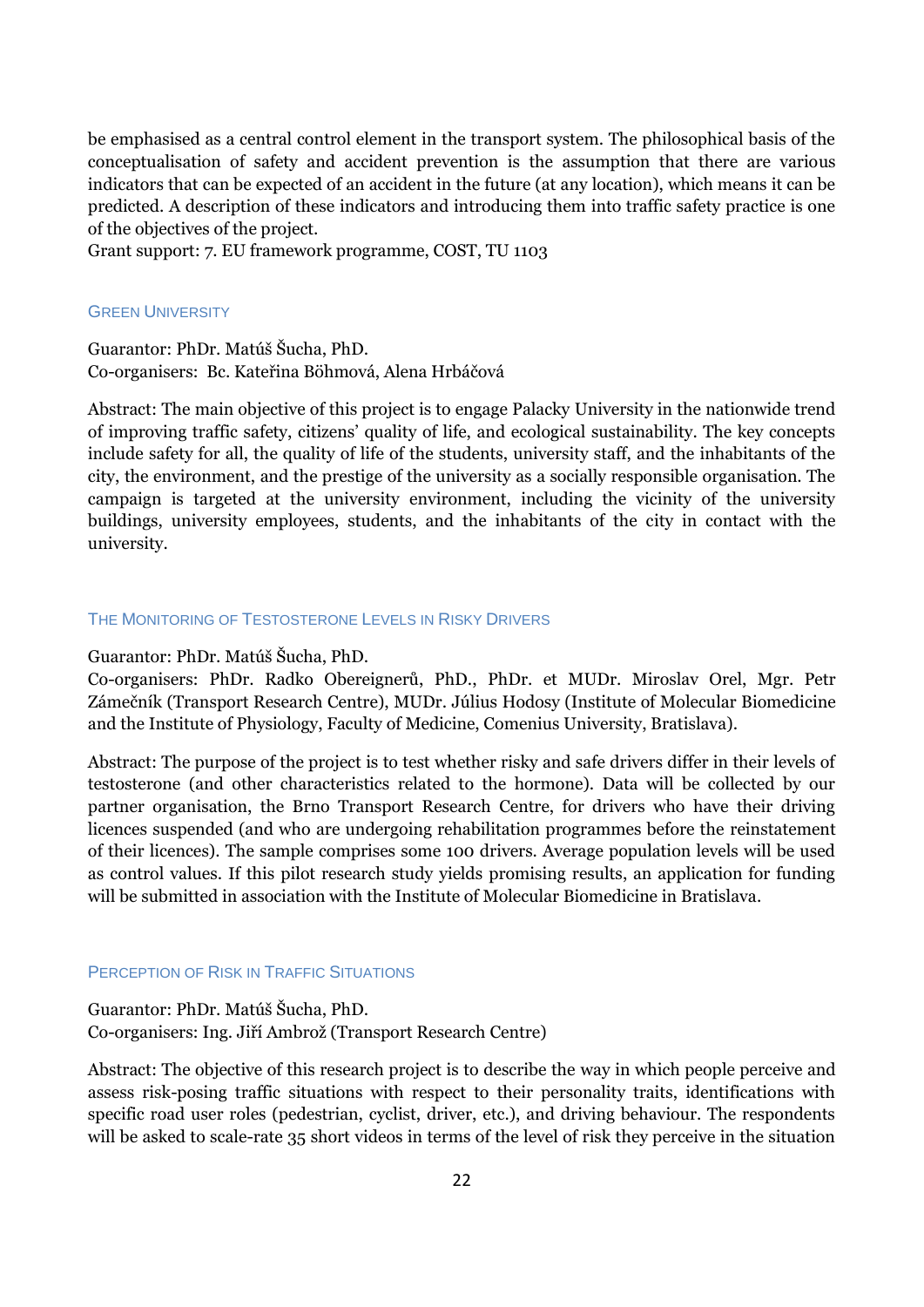on display. In addition, they will be asked to complete a short questionnaire (personal data), the TVP personality test, and the DBQ questionnaire. The project is carried out in cooperation with the Transport Research Centre.

# NVH ANALYSIS TECHNIQUES FOR THE DESIGN AND OPTIMISATION OF HYBRID AND ELECTRIC VEHICLES

Guarantor: PhDr. Matúš Šucha, PhD. Co-organisers: Mgr. Petr Zámečník

Abstract: The main objective of the COST projects is to share international expert knowledge and produce compilations of findings in the form of progress and final reports. This COST Action focuses on the issue of hybrid and electric vehicles, especially with a view to their development and optimisation for wider community use. The main contributions and tasks of our university within the consortium are the provision of information about the public perception of electromobility, the definition of consumers' requirements, and the linking of consumers' needs with the potential development of the vehicles.

Grant support: COST Action TU 1105, H2020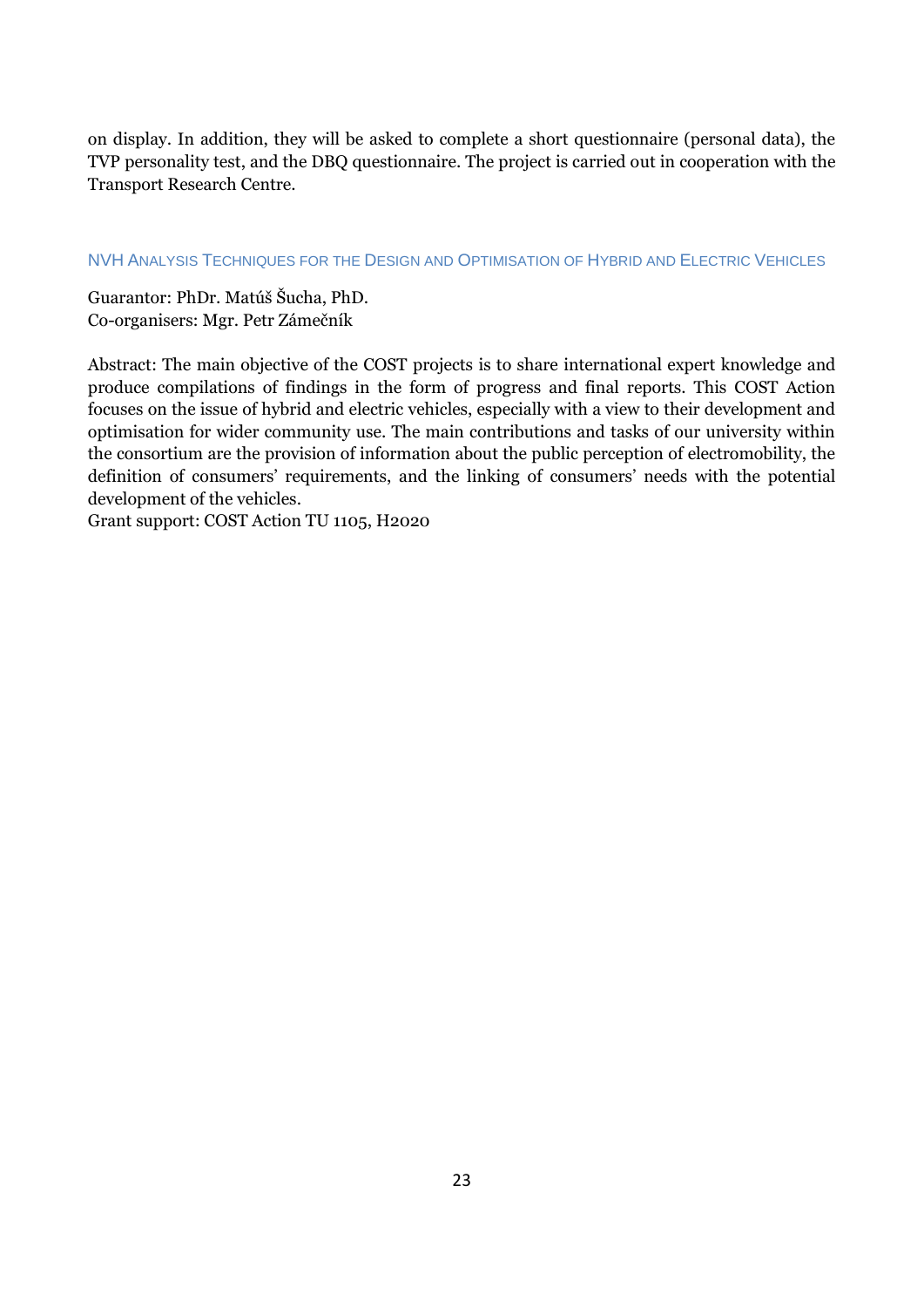# **ARCHIVE OF PAST RESEARCH TOPICS**

# TOPICS CLOSED IN ACADEMIC YEAR 2013-2014

THE HAND TEST METHOD IN DIFFERENTIAL DIAGNOSIS OF MENTAL DISORDERS

Guarantor: PhDr. Martin Lečbych, Ph.D Co-organisers: PhDr. Pavel Kolda, Mgr. Martin Vaverka (PL Šternberk)

Abstract: The Projective Hand Test method is the traditional projective method applied in learning about the human personality. The essence of this research project is to extend the existing knowledge in the field to describe the relationship between personality and psychopathology and to describe the characteristics of results in patients with various mental disorders. The expected output of the research is a modern design manual for testing and technical articles summarizing research results.

Grant support: Project PAPSAV

#### ASSESSMENT OF INTERPERSONAL DECENTRATION IN PATIENTS WITH SCHIZOPHRENIA, TAT

Guarantor: PhDr. Martin Lečbych, Ph.D. Co-organisers: Mgr. Kristýna Hosáková (DSP student)

Abstract: Interpersonal decentration is an important concept which describes a person's ability to estimate the minds of others. It has a close relation to the so-called Theory of mind. It is possible to evaluate the method through TAT. In our research we try to describe this disposition in patients with schizophrenia, compare their performance with other known cases, link the results of our research to neuropsychological theories of schizophrenia, and create recommendations for the development of this disposition. Grant support: IGA FF UP, MŠMT

EXPEDITIONS TO THE AYAHUASCA - A SURVEY OF A CURRENT PHENOMENON

Guarantor: PhDr. Veronika Kavenská, Ph.D. Co-organisers: Mgr. Hana Simonová, Mgr. Jakub Kuchař, Kateřina Wzatková, Veronika Černá

Abstract: The research project builds on ongoing research in the field by the Department of Psychology in order to extend its engagement with interested students. The aim of the research is to explore the global phenomenon of Ayahuasca tourism, focusing on the motivation of the participants, their psychological experiences during the ritual, the benefits in their subsequent life and potential risks. The operational objective is to describe the personality structure of these people and detect any deviations from the norm. Finally, it is also necessary to mention the practical impact of the project - information for professionals and the general public about the issue, and therefore awareness and prevention in the form of publications. Ayahuasca shamanic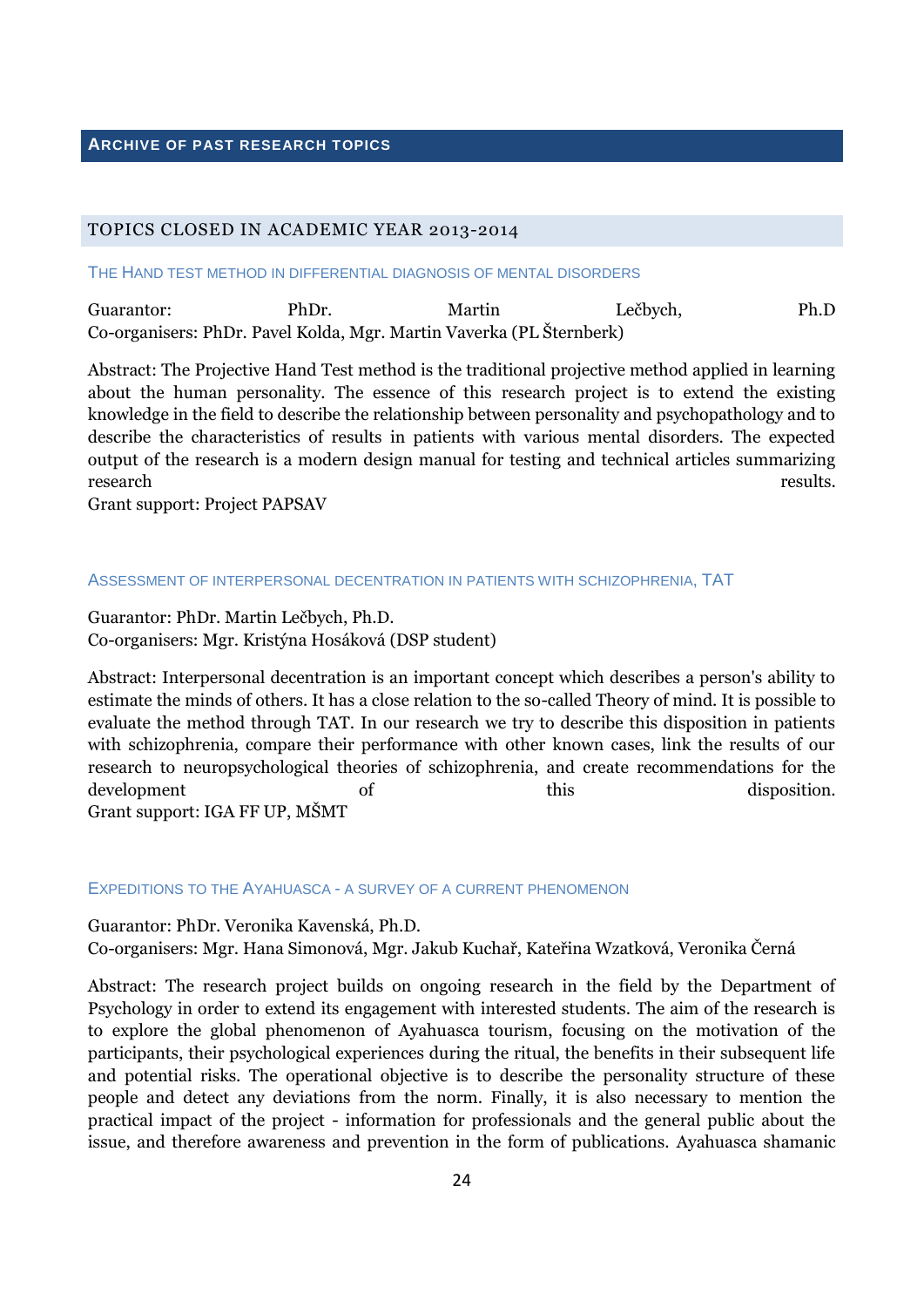tourism is a currently researched phenomenon, but in the Czech Republic so far insufficiently scientifically covered. Grant support: IGA

#### TRAVELS IN THE QUEST FOR AYAHUASCA – INVESTIGATION OF A CURRENT PHENOMENON

Guarantor: PhDr. Veronika Kavenská, Ph.D. Co-organisers: Hana Simonová, Jakub Kuchař, Kateřina Wzatková, Veronika Černá

Abstract: Following up on the study of this topic which is presently under way at the Department of Psychology, Philosophical Faculty, Palacky University, this research project is aimed at extending the previous investigational activities and engaging a team of students concerned with the area under study. The objective of the research is to describe the global phenomenon of ayahuasca tourism, with a particular focus on the participants' motivation, their psychological experiences during the ritual, and the benefits for their further life, as well as the potential risks. These individuals' personality structure and any possible deviations from the norm will also be studied. Last but not least, the practical implications of the project should be mentioned: both the professional community and the general public will be provided with information about the issue in the form of publications and websites, which will also work as awareness-raising and prevention resources. While arousing considerable research interest abroad recently, scientific evidence about tourism associated with ayahuasca shamanism has been scarce in the Czech Republic. Grant support: Internal grant agency

#### ALEXITHYMIA AND RELATIONSHIP ISSUES FOR PEOPLE ADDICTED TO PSYCHOACTIVE SUBSTANCES

Guarantor: PhDr. Roman Procházka, Ph.D.

Co-organisers: Mgr. Gabriela Mahrová, Bc. Marek Laštovica (Psychiatrich ward Marianna Oranžská)

Abstract: The research focuses on the study of alexithymia and connections to people addicted to alcohol. The research methods that will be used are the questionnaire models TAS-20, ECR, SVF-78, and PSSI. The research aim is to statistically verify whether interactions between alexithymia, coping strategies, type of relationship and personality styles create a significant relationship and in what direction. The current research has established an interconnection between these phenomena, especially in people who are addicted to psychoactive substances. Our research also focuses on whether there are differences in these constructs studied in humans with different primary dependence on addictive substances (i.e., alcohol dependence, stimulant dependence, opioid dependence, etc.). The aim is to implement the results in clinical-diagnostic and therapeutic situations.

Grant support: Project PAPSAV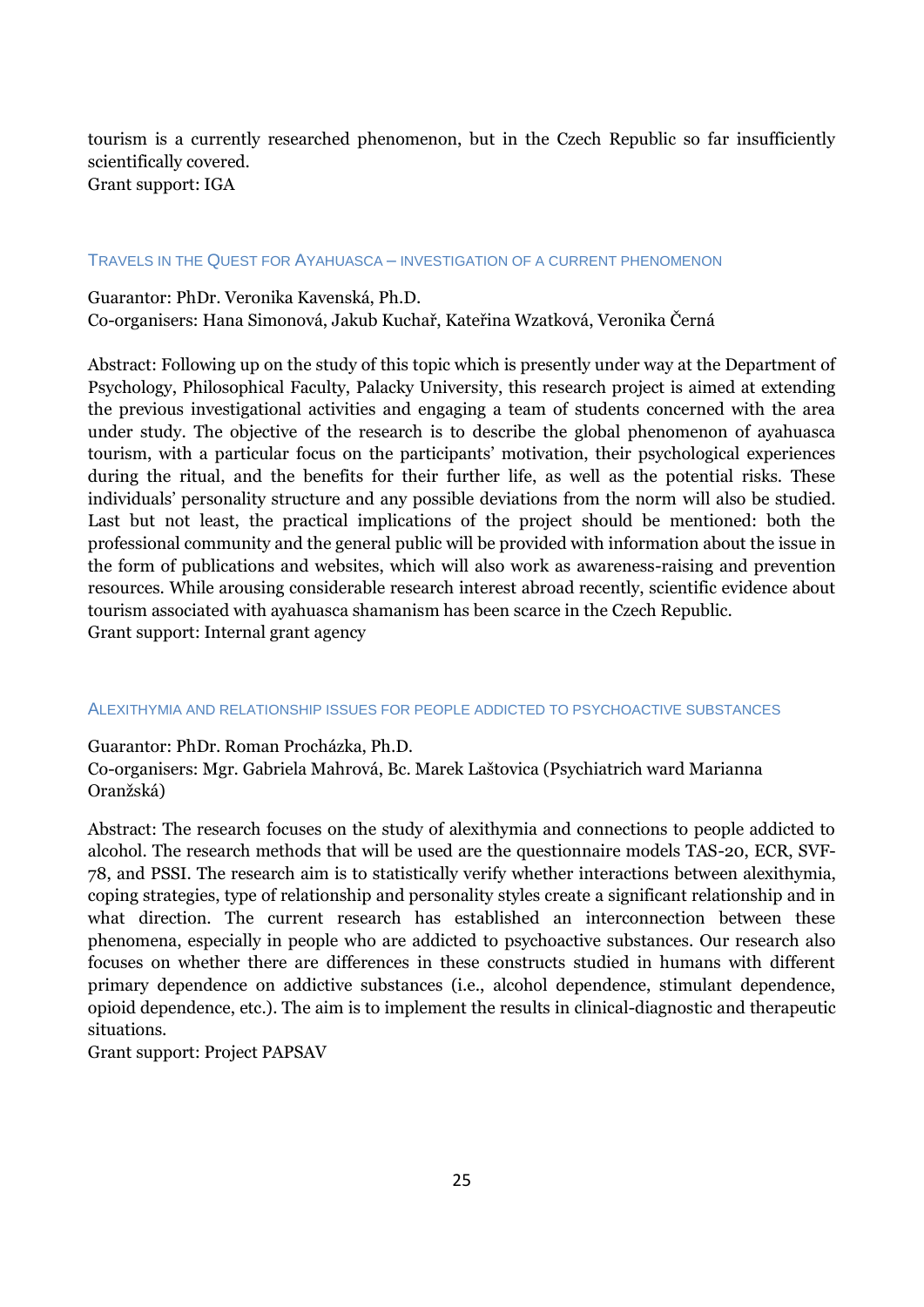#### FOSTER CARE: EXPERIENCE VS. TRENDS

Guarantor: doc. PhDr. Irena Sobotková, CSc. Co-organisers: PhDr. Veronika Očenášková, Ph.D., Mgr. Martina Fülepová (DSP student)

Abstract: While representing a narrow segment of social and professional practice, foster care deserves attention, as it has a major impact on many people's lives. Foster care-specific legislation and practices are being changed without anybody showing interest in the experience and opinions of those who are directly concerned with this type of childcare. An extensive and locally unprecedented research project was designed to study the personal experience of adult individuals who were raised in a foster family. Its aim was to compare the personal experience with the trends that are currently being promoted and to point out the potential risks of the latter in terms of children's psychological needs being met. In particular, the research focused on the issues of both the biological and foster families and their significance for the subjects' further life, the process of their dealing with their non-standard personal histories, their current life satisfaction, and the level of their coping with their adult-life roles (occupational, partnership, parental). The main publication outcome is a monograph published by Palacky University Press.

Grant support: Internal Grant Agency, Philosophical Faculty, Palacky University; Ministry of Education (IGA FF\_2012\_003)

# RESEARCH ON THE PARTNER SATISFACTION OF WOMEN IN ACADEMIC PROFESSIONS

Guarantor: PhDr. Veronika Očenášková, Ph.D. Co-organisers: doc. PhDr. Irena Sobotková, CSc.

Abstract: This research focuses on the partner satisfaction of women in academic positions. The main objective is to survey the perceived importance of partner relationships in the lives of these women and the ways they harmonise their personal lives with their professional careers. It is a qualitative study complemented with questionnaire methods, a "parallel embedded strategy" (Cresswell, 2003). The target group comprises women in young and mid-adulthood who have been pursuing their academic careers for three or more years and have been in a steady partner relationship for at least three years. The preliminary results show that while women accentuate their families and relationships, their professional duties significantly predominate and affect their personal lives.

Grant support: Internal Grant Agency, Philosophical Faculty, Palacky University; Ministry of Education (IGA FF\_2013\_021)

#### TRANSLATION AND LOCAL ADAPTATION OF THE DBQ QUESTIONNAIRE

# Guarantor: PhDr. Matúš Šucha, PhD. Co-organiser: PhDr. Lenka Šrámková (DSP student)

The Manchester Driver Behaviour Questionnaire, DBQ, is a widely recognized tool in the psychological diagnosis of drivers. A part of the research is the distribution of the Manchester